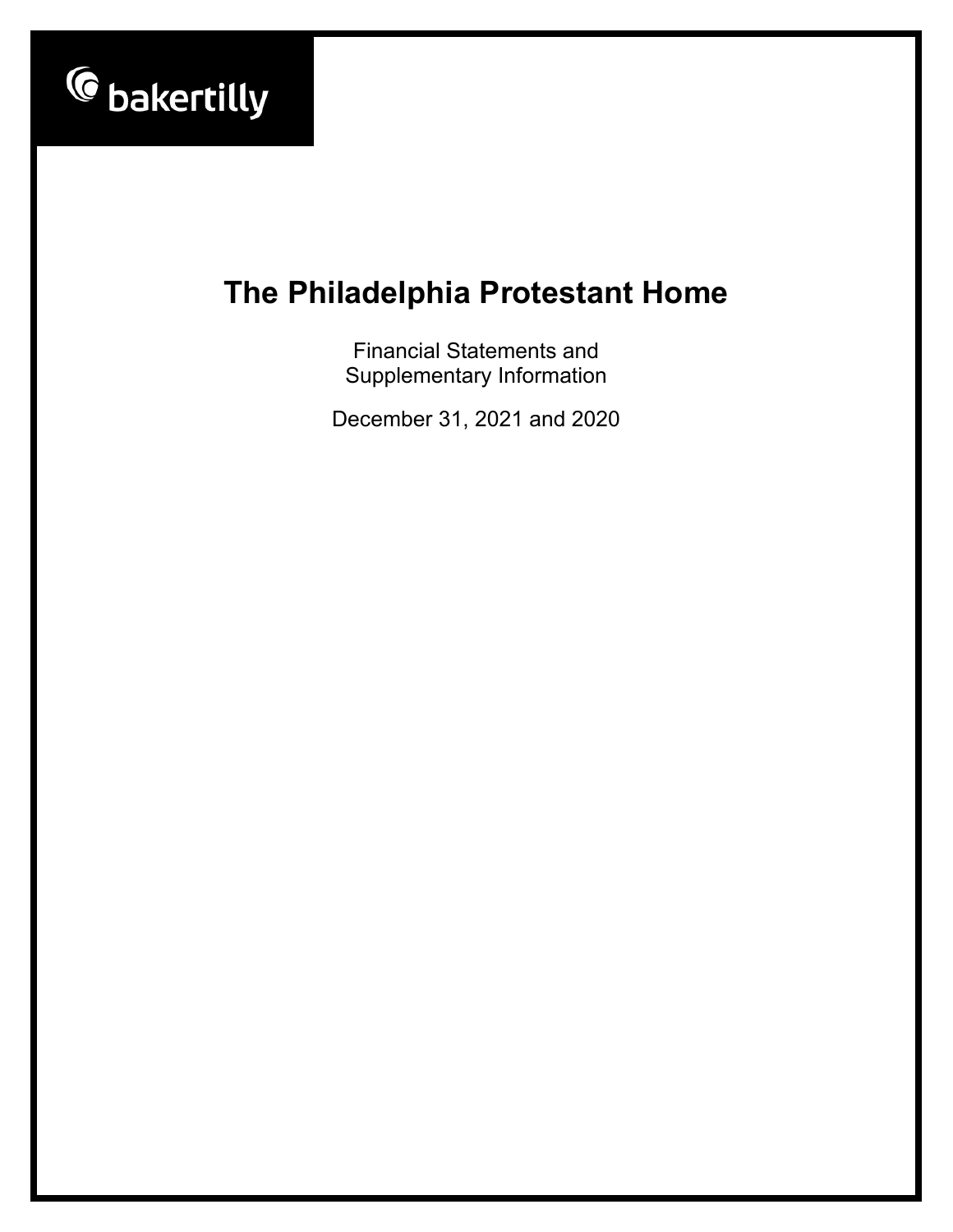Table of Contents December 31, 2021 and 2020

|                                                               | Page |
|---------------------------------------------------------------|------|
| <b>Independent Auditors' Report</b>                           | 1    |
| <b>Financial Statements</b>                                   |      |
| <b>Balance Sheets</b>                                         | 3    |
| <b>Statements of Operations</b>                               | 4    |
| Statements of Changes in Net Assets                           | 5    |
| <b>Statements of Cash Flows</b>                               | 6    |
| Notes to Financial Statements                                 | 7    |
| <b>Supplementary Information</b>                              |      |
| Schedules of Revenues Without Donor Restrictions and Expenses | 23   |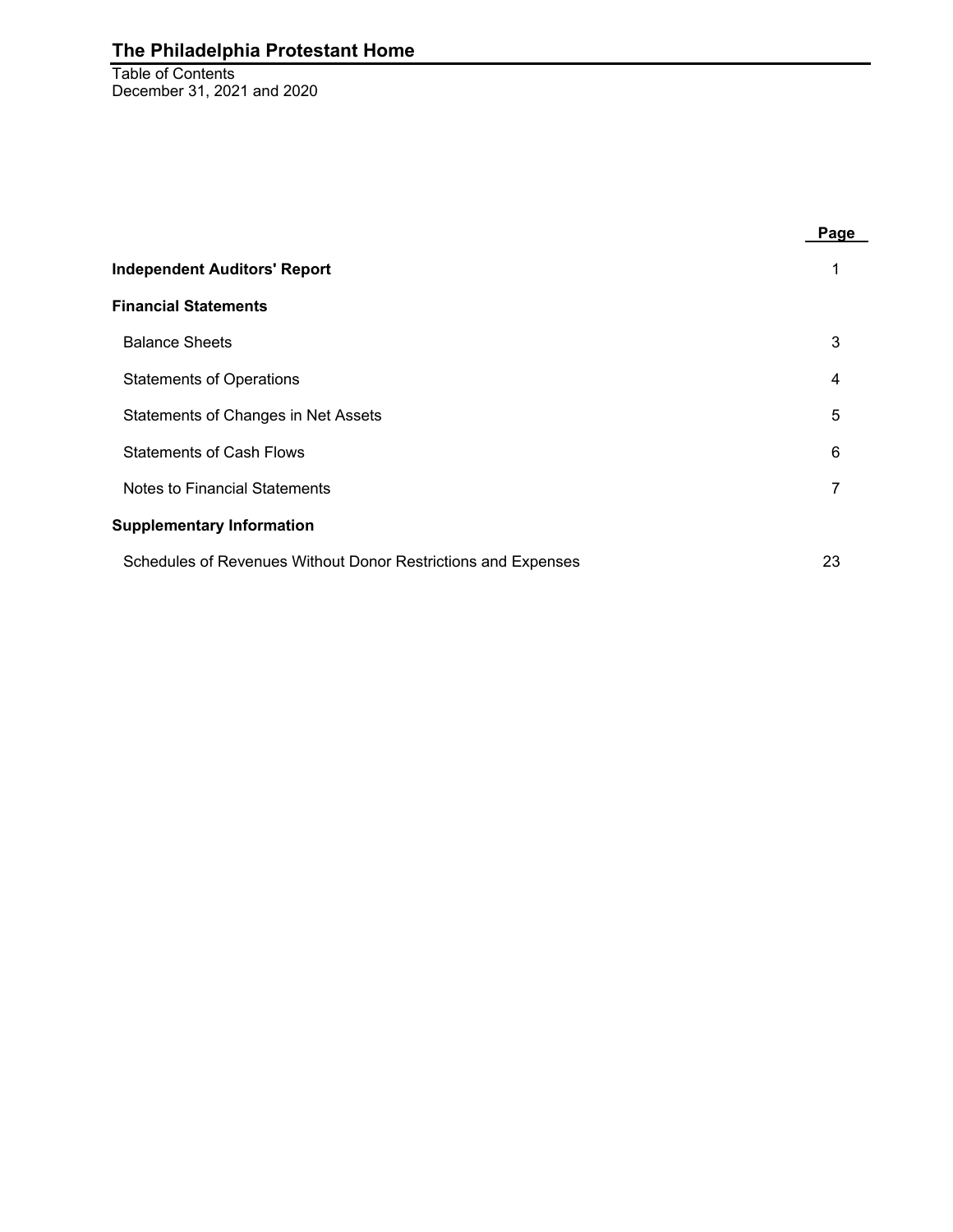

## **Independent Auditors' Report**

To the Board of Directors of The Philadelphia Protestant Home

#### **Opinion**

We have audited the financial statements of The Philadelphia Protestant Home (PPH), which comprise the balance sheets as of December 31, 2021 and 2020, and the related statements of operations, changes in net assets and cash flows for the years then ended, and the related notes to the financial statements.

In our opinion, the accompanying financial statements present fairly, in all material respects, the financial position of PPH as of December 31, 2021 and 2020 and the results of its operations, changes in its net assets and its cash flows for the years then ended in accordance with accounting principles generally accepted in the United States of America (GAAP).

#### **Basis for Opinion**

We conducted our audits in accordance with auditing standards generally accepted in the United States of America (GAAS). Our responsibilities under those standards are further described in the Auditors' Responsibilities for the Audit of the Financial Statements section of our report. We are required to be independent of PPH and to meet our other ethical responsibilities, in accordance with the relevant ethical requirements relating to our audits. We believe that the audit evidence we have obtained is sufficient and appropriate to provide a basis for our audit opinion.

#### **Responsibilities of Management for the Financial Statements**

Management is responsible for the preparation and fair presentation of the financial statements in accordance with GAAP, and for the design, implementation and maintenance of internal control relevant to the preparation and fair presentation of financial statements that are free from material misstatement, whether due to fraud or error.

In preparing the financial statements, management is required to evaluate whether there are conditions or events, considered in the aggregate, that raise substantial doubt about PPH's ability to continue as a going concern within one year after the date that the financial statements are available to be issued.

#### **Auditors' Responsibilities for the Audit of the Financial Statements**

Our objectives are to obtain reasonable assurance about whether the financial statements as a whole are free from material misstatement, whether due to fraud or error, and to issue an auditors' report that includes our opinion. Reasonable assurance is a high level of assurance but is not absolute assurance and therefore is not a guarantee that an audit conducted in accordance with GAAS will always detect a material misstatement when it exists. The risk of not detecting a material misstatement resulting from fraud is higher than for one resulting from error, as fraud may involve collusion, forgery, intentional omissions, misrepresentations or the override of internal control. Misstatements are considered material if there is a substantial likelihood that, individually or in the aggregate, they would influence the judgment made by a reasonable user based on the financial statements.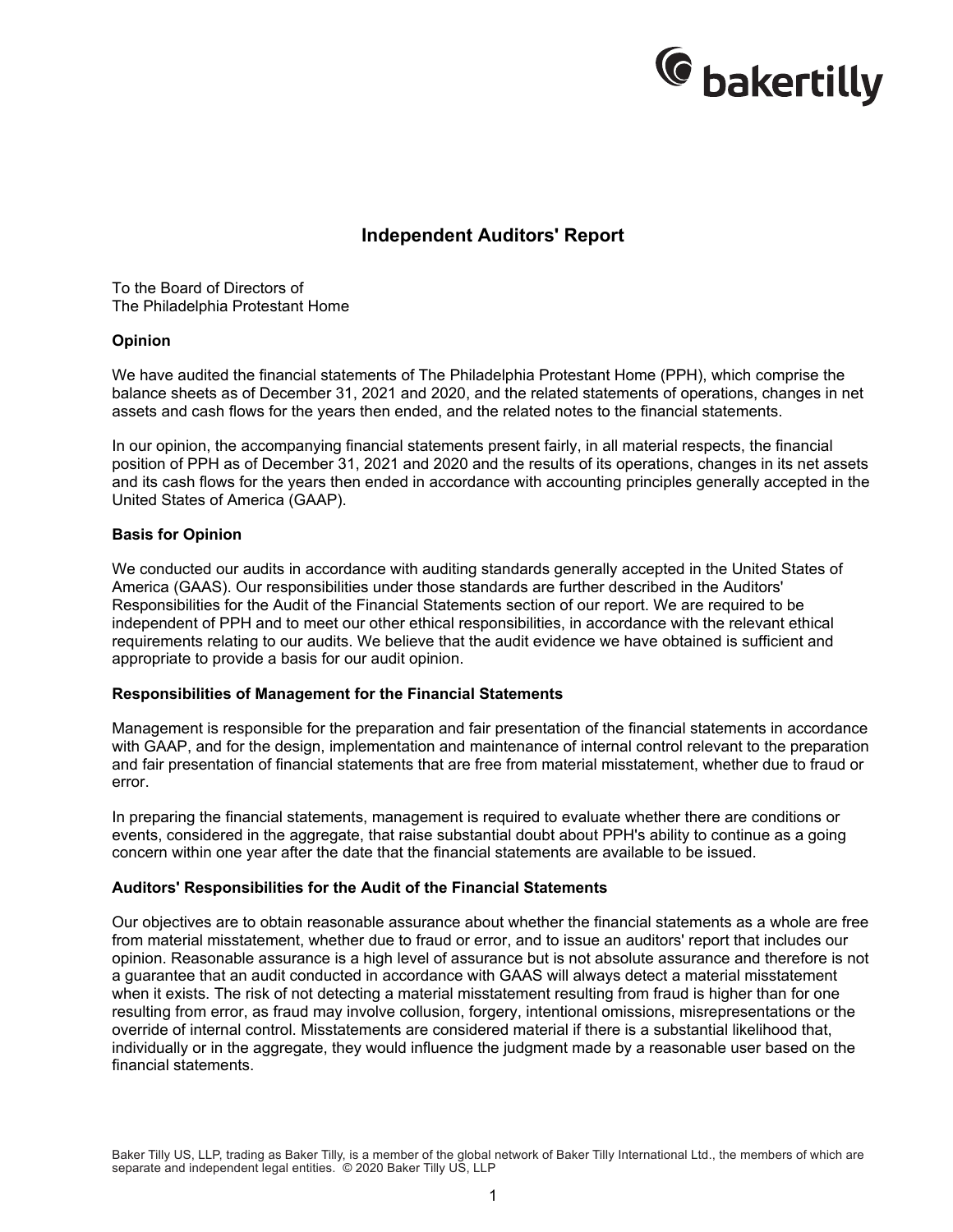In performing an audit in accordance with GAAS, we:

- Exercise professional judgment and maintain professional skepticism throughout the audit.
- Identify and assess the risks of material misstatement of the financial statements, whether due to fraud or error, and design and perform audit procedures responsive to those risks. Such procedures include examining, on a test basis, evidence regarding the amounts and disclosures in the financial statements.
- Obtain an understanding of internal control relevant to the audit in order to design audit procedures that are appropriate in the circumstances, but not for the purpose of expressing an opinion on the effectiveness of PPH's internal control. Accordingly, no such opinion is expressed.
- Evaluate the appropriateness of accounting policies used and the reasonableness of significant accounting estimates made by management, as well as evaluate the overall presentation of the financial statements.
- Conclude whether, in our judgment, there are conditions or events, considered in the aggregate, that raise substantial doubt about PPH's ability to continue as a going concern for a reasonable period of time.

We are required to communicate with those charged with governance regarding, among other matters, the planned scope and timing of the audit, significant audit findings and certain internal control-related matters that we identified during the audit.

#### **Supplementary Information**

Our audits were conducted for the purpose of forming an opinion on the financial statements as a whole. The accompanying supplementary information on page 23 is presented for purposes of additional analysis and is not a required part of the financial statements. Such information is the responsibility of management and was derived from and relates directly to the underlying accounting and other records used to prepare the financial statements. The information has been subjected to the auditing procedures applied in the audit of the financial statements and certain additional procedures, including comparing and reconciling such information directly to the underlying accounting and other records used to prepare the financial statements or to the financial statements themselves, and other additional procedures in accordance with auditing standards generally accepted in the United States of America. In our opinion, the information is fairly stated, in all material respects, in relation to the financial statements as a whole.

Baker Tilly US, LLP

Philadelphia, Pennsylvania March 24, 2022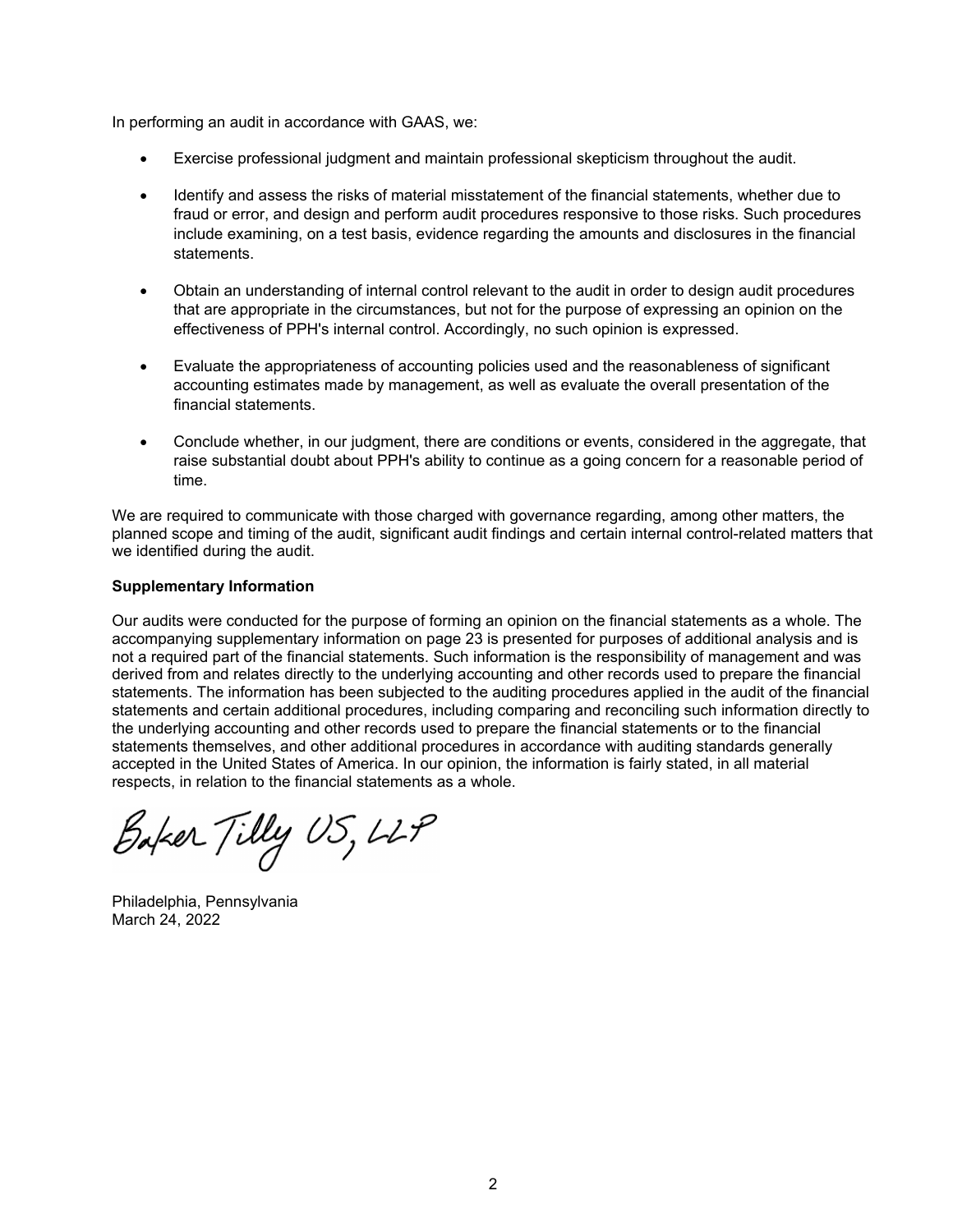Balance Sheets December 31, 2021 and 2020

|                                                  | 2021             | 2020             |                                         | 2021             | 2020             |
|--------------------------------------------------|------------------|------------------|-----------------------------------------|------------------|------------------|
| <b>Assets</b>                                    |                  |                  | <b>Liabilities and Net Assets</b>       |                  |                  |
| <b>Current Assets</b>                            |                  |                  | <b>Current Liabilities</b>              |                  |                  |
| Cash and cash equivalents                        | \$<br>2,683,785  | 1,620,124<br>\$  | Current maturities of long-term debt    | \$<br>2,005,000  | \$<br>1,955,000  |
| Resident trust funds/deposits                    | 62,800           | 10,000           | Accounts payable, trade                 | 1,478,945        | 740,691          |
| Assets whose use is limited:                     |                  |                  | Accounts payable, construction          | 133,857          | 277,917          |
| Donor restricted                                 | 161,484          | 131,965          | Accrued expenses                        | 1,307,870        | 1,253,416        |
| Board-designated                                 | 2,005,000        | 1,955,000        | Resident trust funds/deposits           | 62,800           | 10,000           |
| Accounts receivable, residents, net of estimated |                  |                  | Accrued pension contributions           | 289,330          | 309,952          |
| allowance for doubtful collections of \$226,000  |                  |                  |                                         |                  |                  |
| in 2021 and \$232,000 in 2020                    | 849,680          | 853,609          | <b>Total current liabilities</b>        | 5,277,802        | 4,546,976        |
| Other receivables                                | 302,326          | 202,000          |                                         |                  |                  |
| Prepaid expenses                                 | 272,034          | 157,001          | Long-Term Debt, Net                     | 14,239,803       | 13,975,507       |
| Total current assets                             | 6,337,109        | 4,929,699        | Deferred Revenue From Advance Fees      | 6,504,116        | 6,433,220        |
| Assets Whose Use is Limited                      |                  |                  | <b>Other Liabilities</b>                | 586,417          | 977,040          |
| Board-designated                                 | 23,699,089       | 22,510,288       |                                         |                  |                  |
| Statutory minimum liquid reserve                 | 535,000          | 524,000          | <b>Derivative Financial Instruments</b> | 312,563          | 741,396          |
| Self-insurance trust funds                       | 1,639,776        | 1,988,899        |                                         |                  |                  |
|                                                  |                  |                  | <b>Total liabilities</b>                | 26,920,701       | 26,674,139       |
| Total assets whose use is limited                | 25,873,865       | 25,023,187       |                                         |                  |                  |
|                                                  |                  |                  | <b>Net Assets</b>                       |                  |                  |
| <b>Property and Equipment, Net</b>               | 27,692,208       | 26,127,743       | Without donor restrictions              | 33,041,148       | 29,323,415       |
|                                                  |                  |                  | With donor restrictions                 | 161,484          | 131,965          |
| <b>Annuities Receivable</b>                      | 76,167           | 48,890           |                                         |                  |                  |
|                                                  |                  |                  | Net assets                              | 33,202,632       | 29,455,380       |
| <b>Derivative Financial Instruments</b>          | 143,984          |                  |                                         |                  |                  |
| <b>Total assets</b>                              | 60,123,333<br>\$ | 56,129,519<br>\$ | Total liabilities and net assets        | 60,123,333<br>\$ | 56,129,519<br>\$ |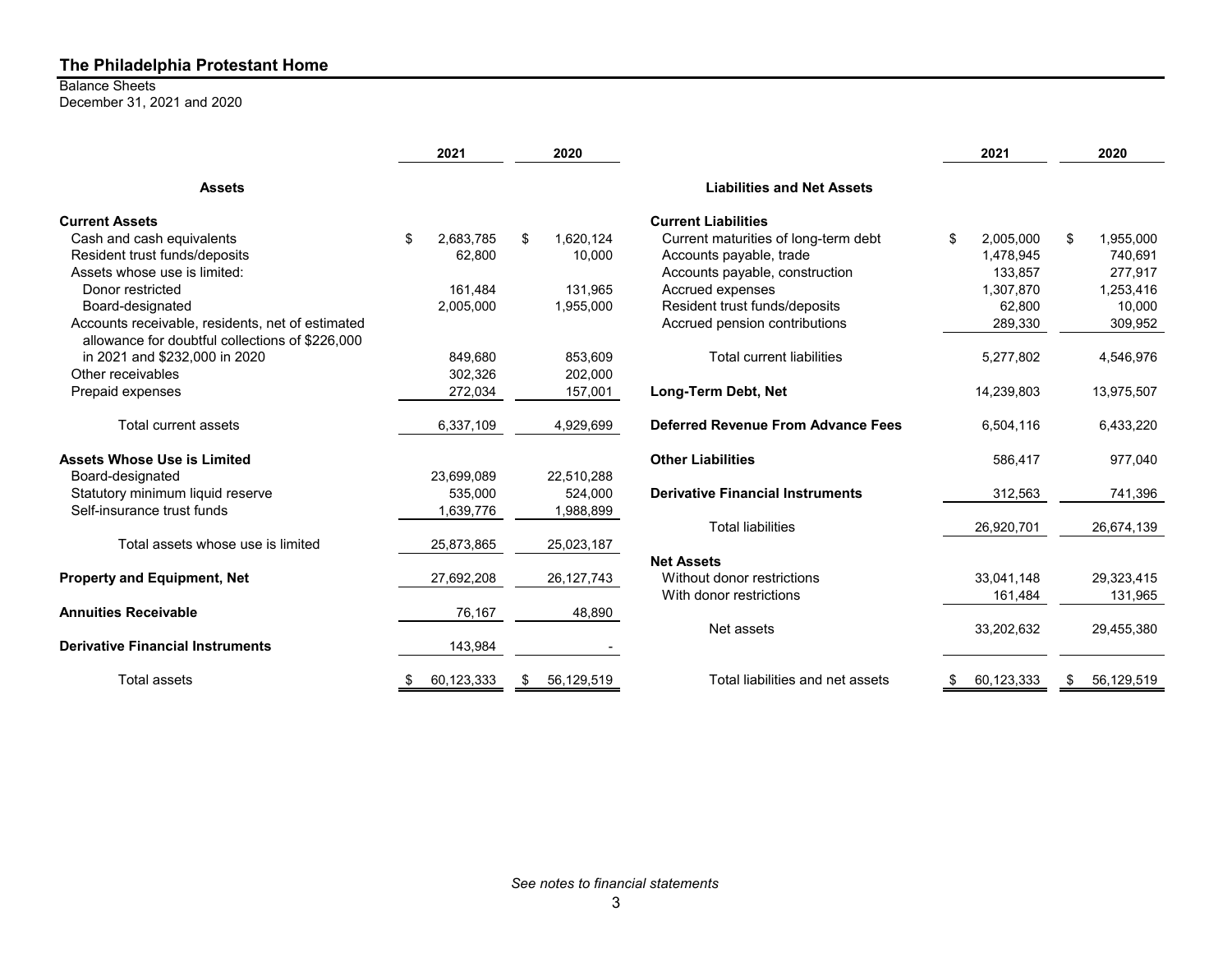#### Statements of Operations

Years Ended December 31, 2021 and 2020

|                                                          | 2021 |            |    | 2020       |
|----------------------------------------------------------|------|------------|----|------------|
|                                                          |      |            |    |            |
| <b>Revenues Without Donor Restrictions</b>               |      |            |    |            |
| Net resident service revenues                            | \$   | 26,020,073 | \$ | 27,676,068 |
| Investment income                                        |      | 1,744,619  |    | 1,098,880  |
| <b>Grant revenues</b>                                    |      | 4,345,679  |    | 1,698,306  |
| Other revenues                                           |      | 563,837    |    | 538,313    |
| Net assets released from restrictions                    |      | 212,813    |    | 158,655    |
| Contributions                                            |      | 213,914    |    | 131,780    |
| Total revenues without donor restrictions                |      | 33,100,935 |    | 31,302,002 |
| <b>Expenses</b>                                          |      |            |    |            |
| Salaries and wages                                       |      | 16,005,404 |    | 16,556,400 |
| Payroll taxes and employee benefits                      |      | 4,565,616  |    | 4,191,287  |
| Depreciation                                             |      | 3,395,300  |    | 3,241,607  |
| <b>Contracted services</b>                               |      | 2,356,326  |    | 2,556,708  |
| Supplies                                                 |      | 1,206,877  |    | 1,076,480  |
| Other                                                    |      | 2,562,414  |    | 2,370,653  |
| <b>Utilities</b>                                         |      | 765,813    |    | 759,496    |
| Interest                                                 |      | 455,708    |    | 445,079    |
| Nursing home assessment                                  |      | 128,492    |    | 289,182    |
| Provision for doubtful collections                       |      | (24, 233)  |    | 92,930     |
| Total expenses                                           |      | 31,417,717 |    | 31,579,822 |
|                                                          |      |            |    |            |
| Operating income (loss)                                  |      | 1,683,218  |    | (277, 820) |
| <b>Other (Loss) Income</b>                               |      |            |    |            |
| Change in net unrealized gains and losses on investments |      | 1,437,163  |    | 916,298    |
| Change in fair value of derivative financial instruments |      | 572,817    |    | (476, 222) |
| Revenues in excess of expenses                           |      | 3,693,198  |    | 162,256    |
| <b>Net Assets Released From Restrictions Used for</b>    |      |            |    |            |
| <b>Purchase of Property and Equipment</b>                |      | 24,535     |    | 183,288    |
| Increase in net assets without                           |      |            |    |            |
| donor restrictions                                       | \$   | 3,717,733  | \$ | 345,544    |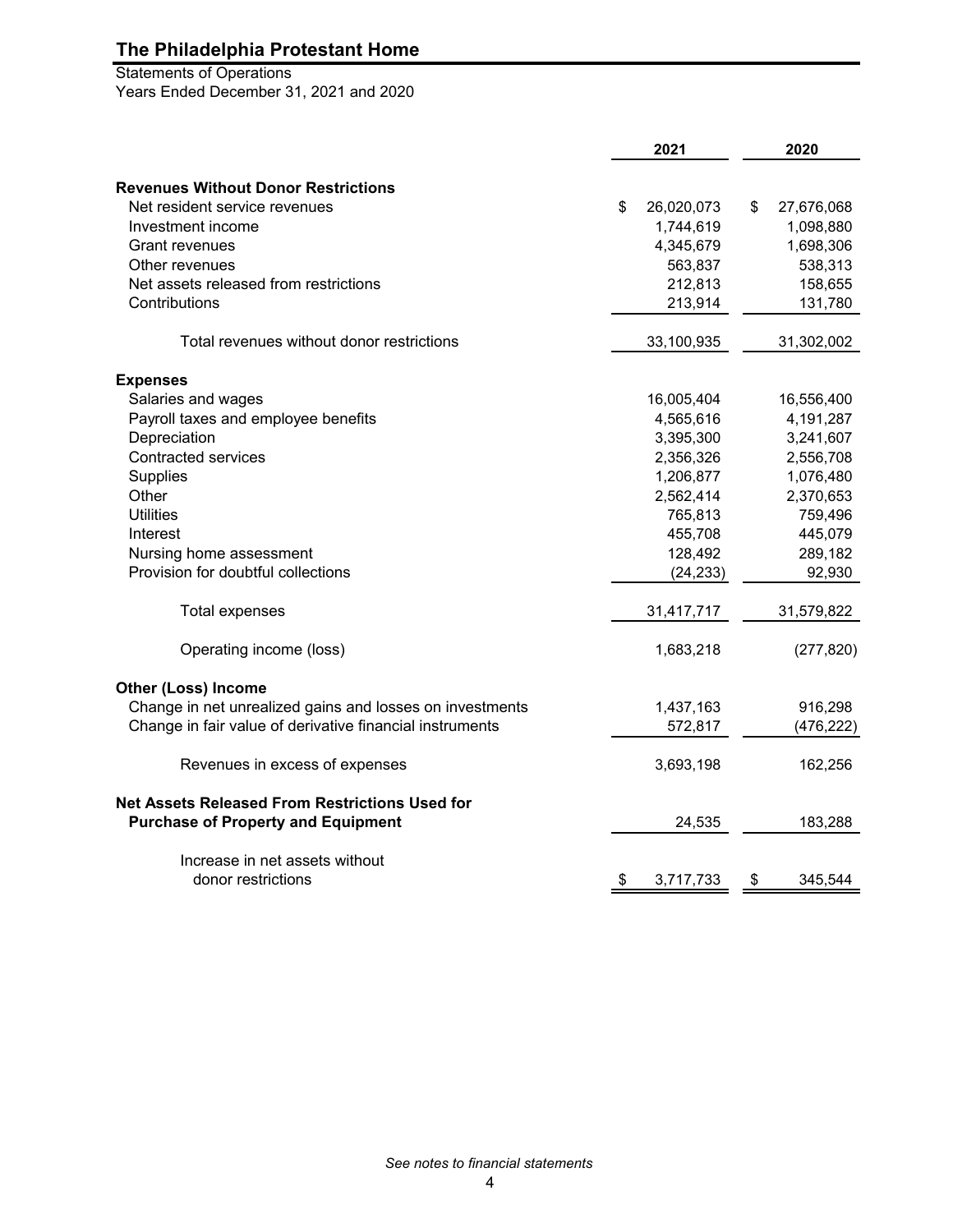#### Statements of Changes in Net Assets Years Ended December 31, 2021 and 2020

|                                                                                                                                                                        | 2021 |                         |    | 2020                     |  |  |
|------------------------------------------------------------------------------------------------------------------------------------------------------------------------|------|-------------------------|----|--------------------------|--|--|
| <b>Net Assets Without Donor Restrictions</b><br>Revenues in excess of expenses<br>Net assets released from restrictions used for<br>purchase of property and equipment | \$   | 3,693,198<br>24,535     | \$ | 162,256<br>183,288       |  |  |
| Increase in net assets without<br>donor restrictions                                                                                                                   |      | 3,717,733               |    | 345,544                  |  |  |
| <b>Net Assets With Donor Restrictions</b><br>Contributions<br>Change in value of annuities<br>Net assets released from restrictions used for:<br>Benevolent care       |      | 239,590<br>27,277       |    | 344,713<br>14,109        |  |  |
| Purchase of property and equipment                                                                                                                                     |      | (212, 813)<br>(24, 535) |    | (158, 655)<br>(183, 288) |  |  |
| Increase in net asset with donor restrictions<br>Increase in net assets                                                                                                |      | 29,519<br>3,747,252     |    | 16,879<br>362,423        |  |  |
| <b>Net Assets, Beginning</b>                                                                                                                                           |      | 29,455,380              |    | 29,092,957               |  |  |
| <b>Net Assets, Ending</b>                                                                                                                                              |      | 33,202,632              | S  | 29,455,380               |  |  |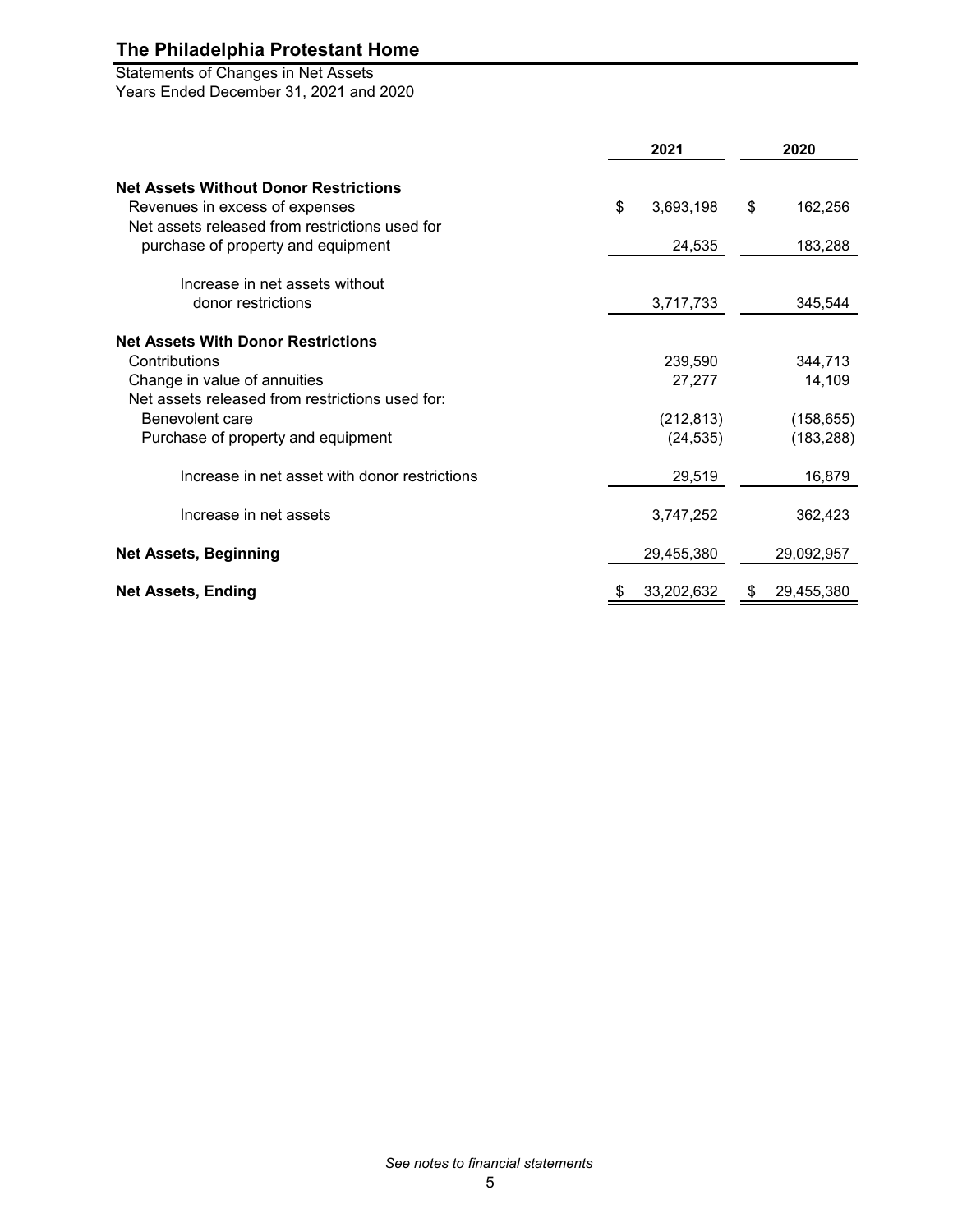Statements of Cash Flows

Years Ended December 31, 2021 and 2020

|                                                                       | 2021            | 2020            |
|-----------------------------------------------------------------------|-----------------|-----------------|
| <b>Cash Flows From Operating Activities</b>                           |                 |                 |
| Increase in net assets                                                | \$<br>3,747,252 | \$<br>362,423   |
| Adjustments to reconcile increase in net assets to                    |                 |                 |
| net cash provided by operating activities:                            |                 |                 |
| Depreciation                                                          | 3,395,300       | 3,241,607       |
| Amortization of debt issuance costs                                   | 48,496          | 34,462          |
| Change in fair value of derivative financial instruments              | (572, 817)      | 476,222         |
| Proceeds from advance fees                                            |                 |                 |
| Amortization of advance fees                                          | 1,415,123       | 1,245,736       |
|                                                                       | (1,537,307)     | (1,529,407)     |
| Net realized and unrealized gain on investments                       | (2,443,521)     | (1,591,413)     |
| Changes in assets and liabilities:                                    |                 |                 |
| Accounts receivable, residents                                        | 3,929           | 365,486         |
| Other receivables                                                     | 92,754          | (94, 707)       |
| Prepaid expenses                                                      | (115, 033)      | 7,454           |
| Annuities receivable                                                  | (27, 277)       | (14, 109)       |
| Accounts payable, trade                                               | 738,254         | (561, 204)      |
| Accrued expenses                                                      | 33,832          | 210,297         |
| Resident trust funds/deposits                                         | 52,800          | (19,930)        |
| Other liabilities                                                     | (390, 623)      | (21, 916)       |
| Net cash provided by operating activities                             | 4,441,162       | 2,111,001       |
| <b>Cash Flows From Investing Activities</b>                           |                 |                 |
| Purchase of property and equipment                                    | (5, 103, 825)   | (2,633,439)     |
| Net sales of investments                                              | 1,193,720       | 1,953,399       |
| Net cash used in investing activities                                 | (3,910,105)     | (680, 040)      |
| <b>Cash Flows From Financing Activities</b>                           |                 |                 |
| Proceeds from issuance of long-term debt                              | 2,220,800       | 1,512,435       |
| Payment of debt issuance costs                                        |                 | (210, 506)      |
| Repayment of long-term debt                                           | (1,955,000)     | (1,900,000)     |
| Net cash provided by (used in) financing activities                   | 265,800         | (598, 071)      |
| Net increase in cash, cash equivalents                                |                 |                 |
| and restricted cash and cash equivalents                              | 796,857         | 832,890         |
| Cash, Cash Equivalents and Restricted Cash                            |                 |                 |
| and Cash Equivalents, Beginning                                       | 3,750,988       | 2,918,098       |
| Cash, Cash Equivalents and Restricted Cash                            |                 |                 |
| and Cash Equivalents, Ending                                          | \$<br>4,547,845 | \$<br>3,750,988 |
| Supplemental Disclosure of Cash Flow Information                      |                 |                 |
| Interest paid                                                         | \$<br>403,823   | \$<br>423,217   |
| <b>Supplemental Disclosure of Noncash Investing</b>                   |                 |                 |
| and Financing Activities                                              |                 |                 |
| Obligations incurred for the acquisition of property and equipment    | \$<br>133,857   | \$<br>277,917   |
| Reconciliation of Cash, Cash Equivalents and Restricted Cash          |                 |                 |
| and Cash Equivalents to Balance Sheets                                |                 |                 |
| Cash and cash equivalents                                             | \$<br>2,683,785 | \$<br>1,620,124 |
| Resident trust funds/deposits                                         | 62,800          | 10,000          |
| Assets whose use is limited, donor restricted                         | 161,484         | 131,965         |
| Assets whose use is limited, self insurance trust funds               | 1,639,776       | 1,988,899       |
|                                                                       |                 |                 |
| Total cash, cash equivalents and restricted cash and cash equivalents | \$<br>4,547,845 | \$<br>3,750,988 |

*See notes to financial statements*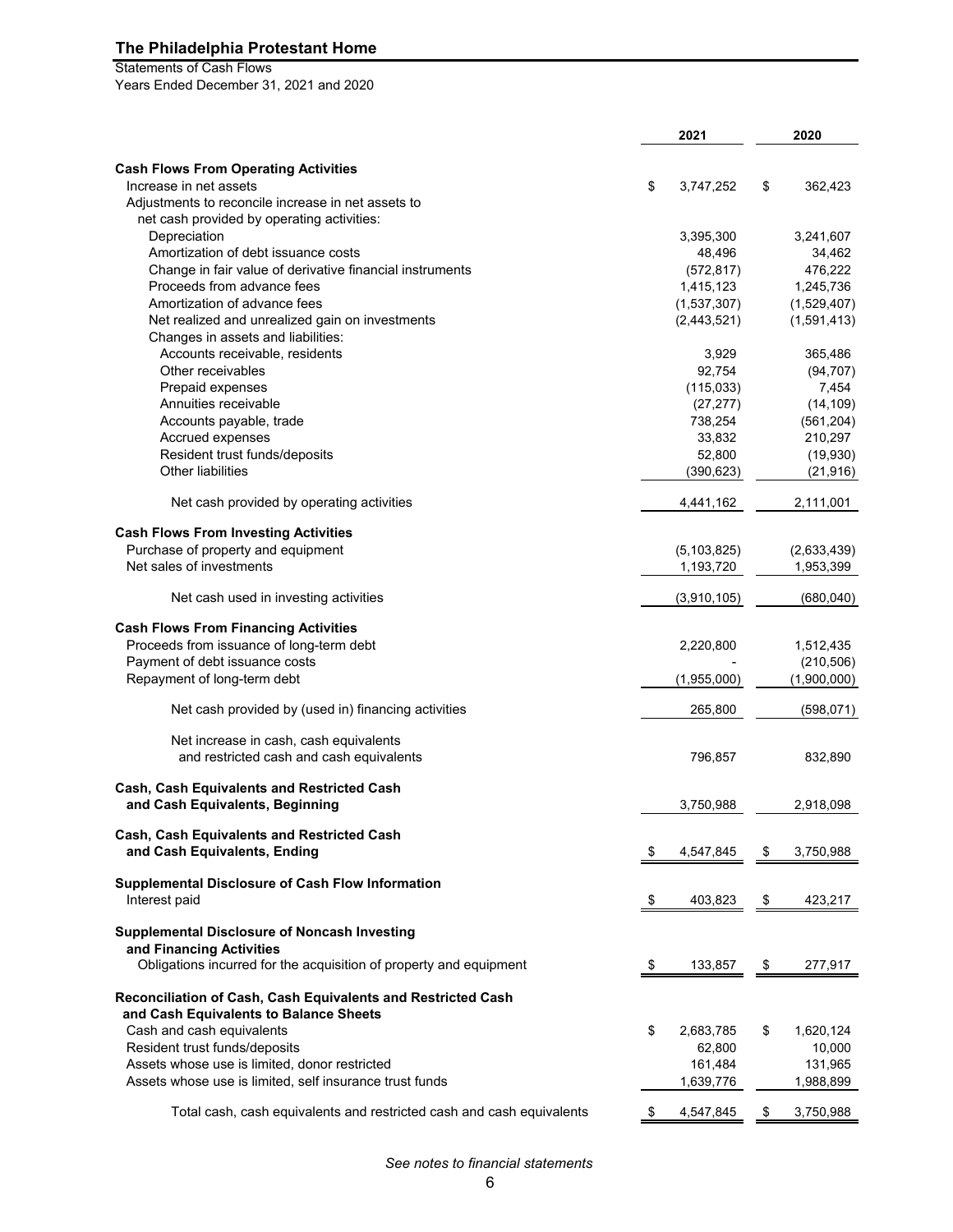Notes to Financial Statements December 31, 2021 and 2020

#### **1. Nature of Operations and Summary of Significant Accounting Policies**

#### **Nature of Operations**

The Philadelphia Protestant Home (PPH) operates a continuing care retirement community providing housing, healthcare and other related services to residents through the operation of 253 independent living units, 175 personal care units, 23 of which are dedicated to Alzheimer's residents and a 126-bed nursing facility. PPH's operations are located in the Lawndale section of Philadelphia, Pennsylvania. Its primary service area includes Philadelphia, Pennsylvania and surrounding communities.

#### **Cash and Cash Equivalents**

Cash and cash equivalents include investments in highly liquid debt instruments purchased with an original maturity of three months or less, excluding assets whose use is limited. For purposes of the statements of cash flows, cash, cash equivalents and restricted cash and cash equivalents include resident trust funds/deposits and assets whose use is limited purchased with an initial maturity of three months or less.

#### **Investments and Investment Risk**

Investments in equity securities with readily determinable fair values are measured at fair value in the balance sheets. Investment income or loss (including realized gains and losses on investments, and interest and dividends) is included in revenues in excess of expenses unless the income or loss is restricted by donor or law. Interest income is measured as earned on the accrual basis. Dividends are measured based on the ex-dividend date. Purchases and sales of securities and realized gains and losses are recorded on a trade-date basis.

PPH's investments are comprised of a variety of financial instruments and are managed by investment advisors. The fair values reported in the balance sheets are subject to various risks including changes in the equity markets, the interest rate environment and general economic conditions. Due to the level of risk associated with certain investment securities and the level of uncertainty related to changes in the fair value of investment securities, it is reasonably possible that the amounts reported in the balance sheets could change materially in the near term.

#### **Assets Whose Use is Limited**

Assets whose use is limited includes donor-restricted funds, assets set aside by the board of directors for future capital improvements, for benevolent care and to meet statutory minimum liquid reserve requirements (Note 4); and assets set aside in irrevocable trusts to fund self-insured general liability, professional liability, workers' compensation and employee health insurance.

#### **Property and Equipment**

Property and equipment acquisitions are recorded at cost. Depreciation is computed using the straight-line method over the estimated useful lives of the assets. Depreciation expense was \$3,395,300 in 2021 and \$3,241,607 in 2020.

Gifts of long-lived assets such as land, buildings or equipment are reported as contributions without donor restrictions unless explicit donor stipulations specify how the donated assets must be used. Gifts of long-lived assets with explicit restrictions that specify how the assets are to be used and gifts of cash or other assets that must be used to acquire long-lived assets are reported as restricted contributions. Absent explicit donor stipulations about how long those long-lived assets must be maintained, expirations of donor restrictions are reported when the donated or acquired long-lived assets are placed in service.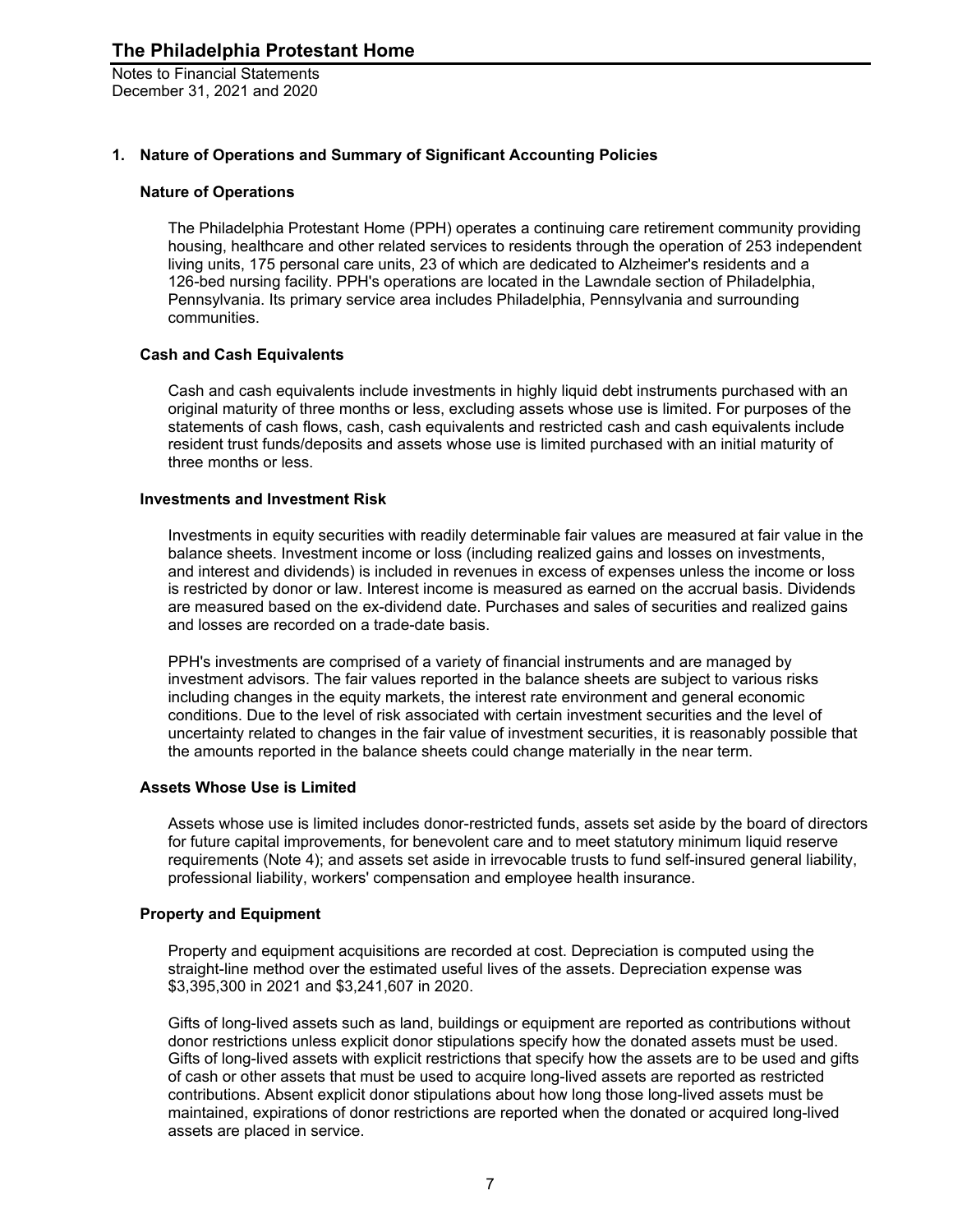#### **Debt Issuance Costs**

Costs incurred in connection with the issuance of long-term debt have been deferred and are being amortized over the term of the debt using the straight-line method, which approximates the effective interest method. During 2020, PPH incurred deferred financing costs of \$210,506 in connection with financing acquired (Note 6). No deferred financing costs were incurred during 2021. Amortization of deferred financing costs, which is a component of interest expense, was \$48,496 and \$34,462 in 2021 and 2020, respectively.

#### **Annuities Receivable**

The annuities receivable are the result of contracts whereby donors transferred cash or investments to a third party and the third party makes periodic payments to the donors. The contributions received by PPH are the unconditional rights to receive the remainder interest of the gift annuities. The annuities receivable represents the difference between the assets managed by the third party and the present value of the estimated future payments to be distributed by the third party to the annuitants. Contributions related to the annuities receivable are recorded as contributions with donor restrictions.

#### **Resident Trust Funds/Deposits**

Resident trust funds/deposits are accounted for as trust funds and are maintained separate from other funds.

#### **Derivative Financial Instruments**

PPH entered into interest rate swap agreements, which are considered derivative financial instruments, to manage its interest rate risk on its long-term debt. The interest rate swap agreements are reported at fair value in the balance sheets and related changes in fair value are reported in the statements of operations as a change in fair value of derivative financial instruments.

#### **Advance Fees**

Under entrance fee plans for independent living units, PPH receives payments in advance. Under these agreements, 100 percent of the entrance fee paid is refundable if the agreement is terminated during the first 6 months of occupancy; after 6 months of occupancy, no refund is due or payable.

Refunds to residents are paid when PPH enters into an agreement with a new resident for the independent living unit vacated and receives the applicable advance fee for the independent living unit. Contractual refund obligations under resident agreements approximate \$977,000 at December 31, 2021.

The advance fees received are amortized to income using the straight-line method over the annually adjusted estimated remaining life expectancies of the residents and are classified as deferred revenue from advance fees in the balance sheets.

Personal care and nursing services provided to independent living residents are paid for on a fee-for-service basis and are not included under the advance fee plans.

#### **Net Assets With Donor Restrictions**

Net assets with donor restrictions are those whose use by PPH have been limited by donors to specific purposes or time periods.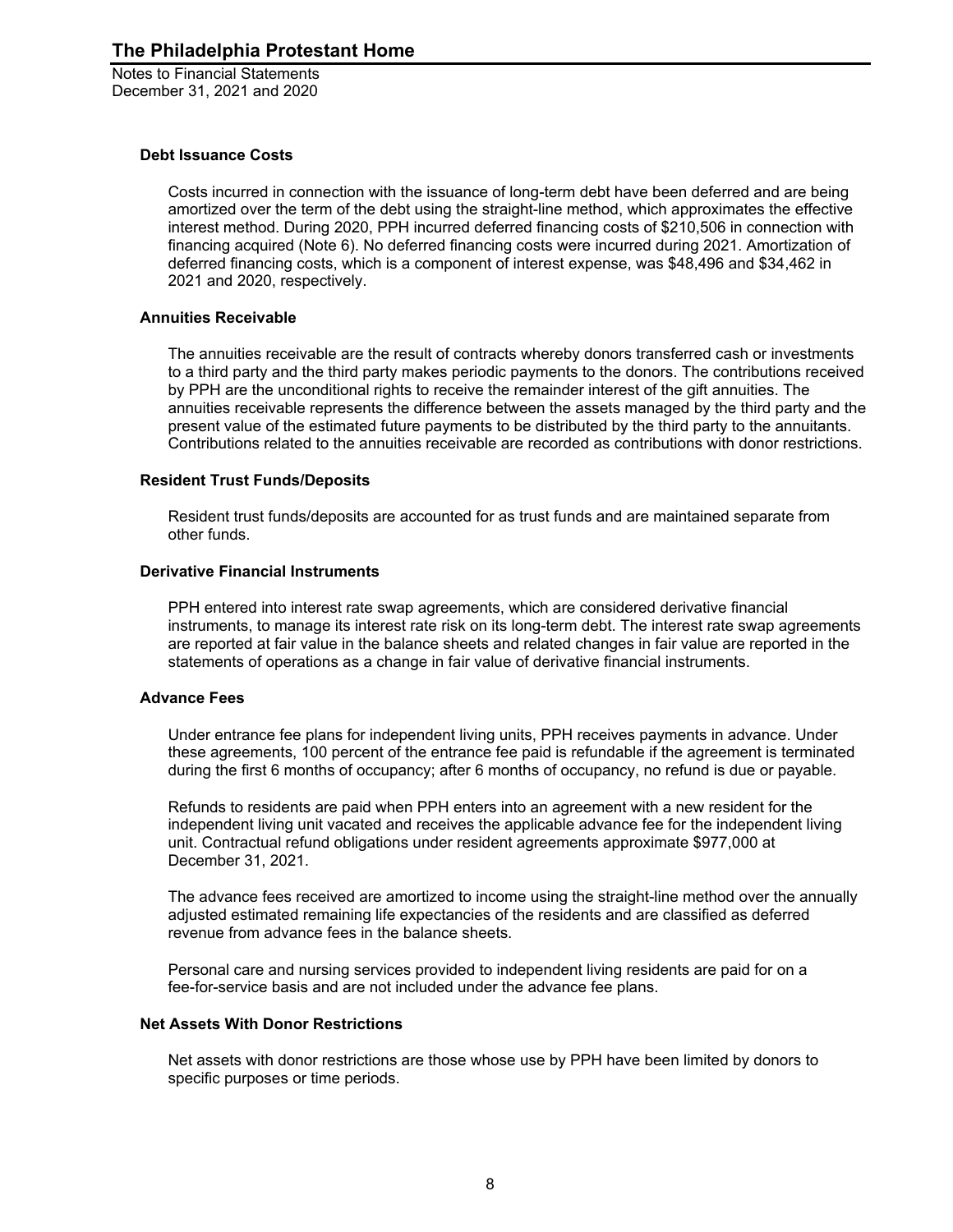#### **Accounts Receivable, Residents**

PPH assesses collectability on all resident accounts prior to providing services. An allowance for uncollectible accounts is recognized to reduce accounts receivable to its net realizable value for impairment of revenues for changes in resident credit worthiness. The allowance is estimated by management based on factors such as aging of the accounts receivable and anticipated collection of the consideration. Accounts are written off through bad debt expense when PPH has exhausted all collection efforts and accounts are deemed impaired.

#### **Net Resident Service Revenues**

Net resident service revenues are reported at the amount that reflects the consideration PPH expects to receive in exchange for the services provided. These amounts are due from residents or third-party payors and include variable consideration for retroactive adjustments, if any, under reimbursement programs. Performance obligations are determined based on the nature of the services provided. Net resident service revenues are recognized as performance obligations are satisfied.

Net resident service revenues are primarily comprised of skilled nursing, personal care and independent living revenue streams, which are primarily derived from providing housing, skilled nursing, personal care and independent living services to residents at a stated daily or monthly fee, net of any explicit or implicit price concessions. PPH has determined that the services included in the stated daily or monthly fee for each level of care represents a series of distinct services that have the same timing and pattern of transfer. Therefore, PPH considers the services provided to residents in each level of care to be one performance obligation, which is satisfied over time as services, are provided. As such, skilled nursing, personal care and independent living revenues are recognized on a daily or month-to-month basis as services are rendered.

Revenue from nonrefundable entrance fees received are recognized through amortization of the nonrefundable entrance fee using the straight-line method over annually adjusted estimated remaining life expectancies of the residents which approximates the period of time the goods and services under the agreements are expected to be transferred to residents. The unamortized portion is classified as deferred revenues from entrance fees in the balance sheet. Amortization of nonrefundable entrance fees was \$1,537,307 in 2021 and \$1,529,407 in 2020.

PPH receives revenue for services under third-party payor programs, including Medicare, Medicaid and other third-party payors. Settlements with third-party payors for retroactive adjustments due to audits, reviews or investigations are included in the determination of the estimated transaction price for providing services. PPH estimates the transaction price based on the terms of the contract and correspondence with the third-party payor and historical payment trends and retroactive adjustments are recognized in future periods as final settlements are determined.

PPH provides care to residents who meet certain criteria without charge or at amounts less than its established rates. Because PPH does not pursue collection of amounts determined to qualify as benevolent care, they are not reported as revenues. PPH maintains records to identify and monitor the level of benevolent care it provides. Charges foregone, based on established rates, for services rendered and supplies furnished were approximately \$786,000 in 2021 and \$721,000 in 2020. These amounts are not materially different than the difference between the cost of providing services to residents that qualified for benevolent care and the amounts these residents were able to pay for services rendered. PPH received contributions restricted for benevolent care of \$212,813 in 2021 and \$158,655 in 2020.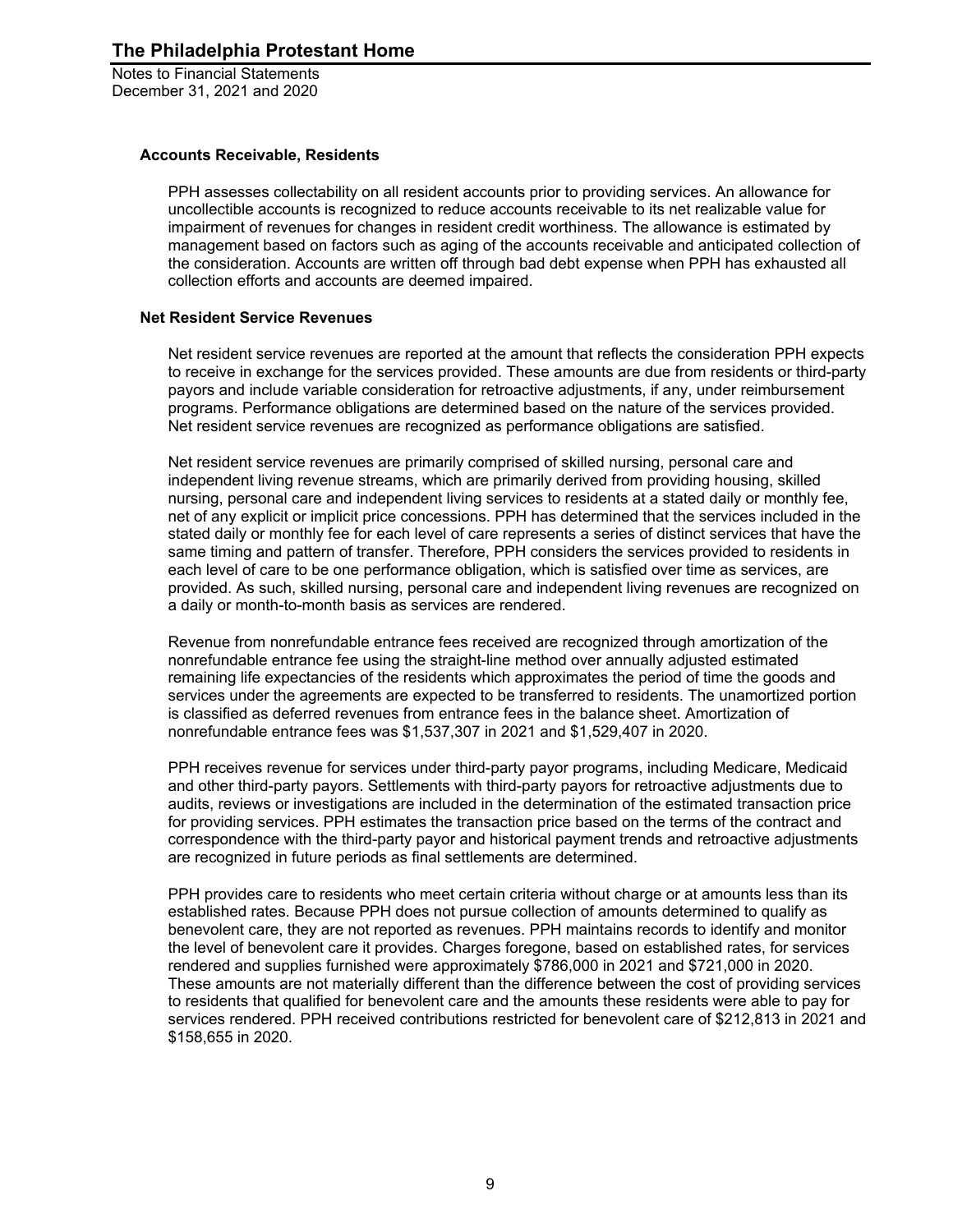#### **Grant Revenues**

Grant revenues income is primarily comprised of amounts received from federal, state and other funding sources related to the COVID-19 pandemic. PPH accounts for this funding in accordance with the Financial Accounting Standards Board (FASB) Accounting Standards Codification (ASC) 958-605 guidance for conditional contributions and accordingly, revenues are recognized when barriers are substantially met, which occurs when PPH complies with the terms and conditions related to the purpose of the grant rather than those that are administrative in nature*.*

In March 2020, the Coronavirus Aid, Relief, and Economic Security (CARES) Act was signed into law to combat the financial effects of COVID-19. The CARES Act created a Provider Relief Fund (PRF) to provide financial support for healthcare providers. In accordance with the terms and conditions of PRF, PPH could apply the funding against lost revenues and eligible expenses not reimbursed from other sources.

PPH has incurred lost revenues and eligible expenses in accordance with the terms and conditions of the PRF, which were received and recognized as follows:

|                                       |                                           |                                          |           | <b>Revenues Recognized for the</b><br><b>Year Ending December 31,</b> |                 |
|---------------------------------------|-------------------------------------------|------------------------------------------|-----------|-----------------------------------------------------------------------|-----------------|
| <b>PRF Reporting</b><br><b>Period</b> | <b>Payments Received</b><br><b>Period</b> | <b>Total Payments</b><br><b>Received</b> |           | 2021                                                                  | 2020            |
|                                       | April 10, 2020 to                         |                                          |           |                                                                       |                 |
| Period 1                              | June 30, 2020<br>July 1, 2020 to          | \$                                       | 972,700   | \$                                                                    | \$<br>972.700   |
| Period 2                              | December 31, 2020<br>January 1, 2021 to   |                                          | 192.700   |                                                                       | 192.700         |
| Period 3                              | June 30, 2021<br>July 1, 2021 to          |                                          |           |                                                                       |                 |
| Period 4                              | December 31, 2021                         |                                          | 335.442   | 335,442                                                               |                 |
| Total                                 |                                           | \$                                       | 1,500,842 | 335,442                                                               | \$<br>1,165,400 |

PPH's methodology for calculating lost revenues was the difference between 2019 actual patient care revenues as compared to actual patient care revenues in 2021 and 2020.

PPH also received funding from various state and local funding sources of \$420,037 in 2021 and \$532,906 in 2020 to offset eligible expenses in accordance with the terms and conditions of the respective funding sources. PPH incurred eligible expenses of \$420,037 in 2021 and \$532,906 in 2020 and therefore revenues were recognized and included in grant revenues in the accompanying statements of operations.

Substantially all of the funding received is subject to future reporting and audit requirements. Noncompliance with the terms and conditions of the funding sources could result in repayment of some or all of the support, which can be subject to government review and interpretation. An estimate of the possible effects of these matters cannot be made as of the date these financial statements were available to be issued.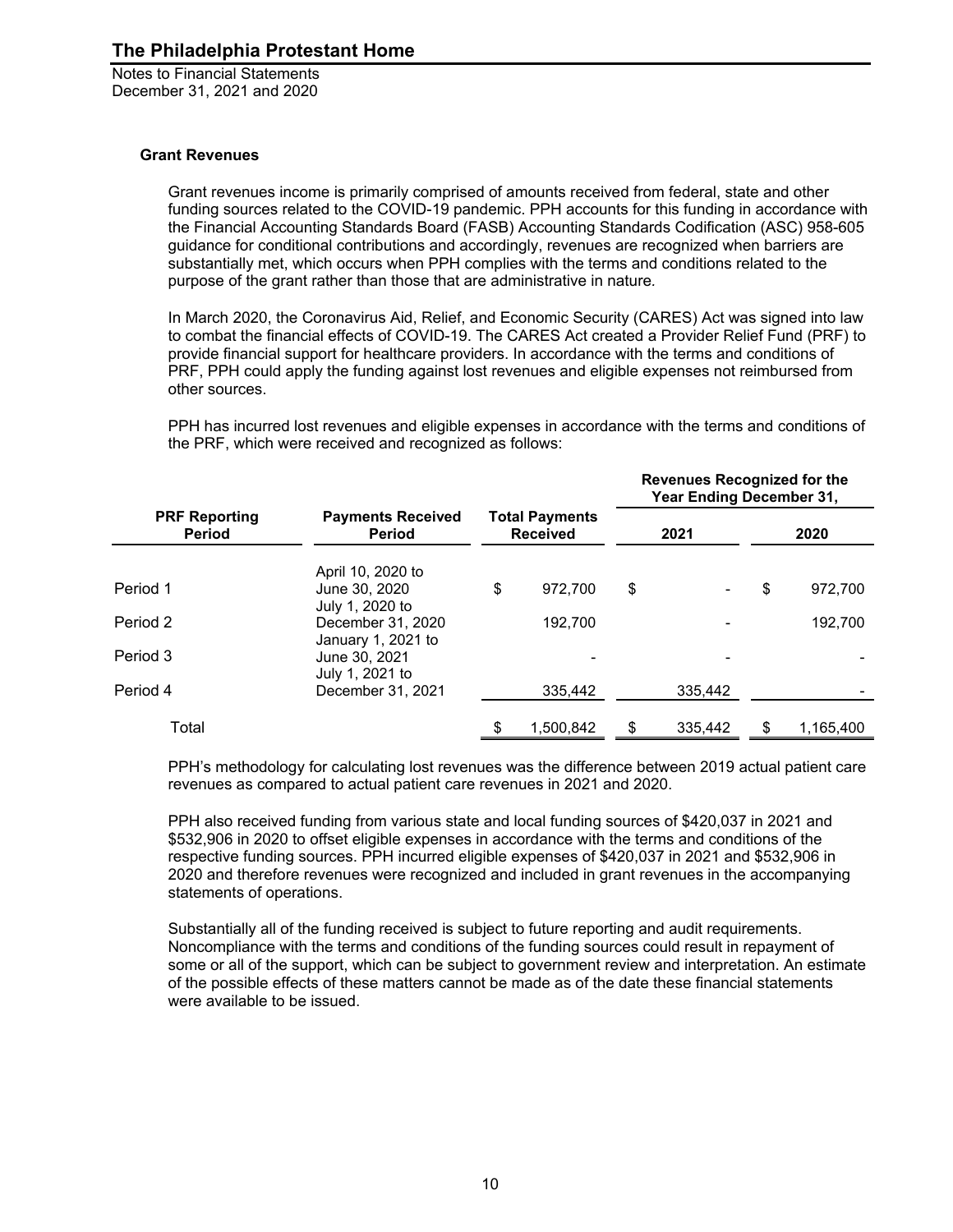> On March 24, 2021, PPH received loan proceeds in the amount of \$3,590,200 under the Paycheck Protection Program (PPP) which was established as part of the CARES Act (as amended by the Economic Aid Act (EAA) on December 27, 2020 and the American Rescue Plan Act (ARPA) on March 11, 2021) and is administered through the Small Business Administration (SBA). The PPP provides loans to qualifying non-profit organizations in amounts up to 2.5 times their average monthly payroll expenses and was designed to provide a direct financial incentive for qualifying non-profit organizations to keep their workforce employed during the Coronavirus crisis. PPP loans are uncollateralized and guaranteed by the SBA. Advances from the PPP loan are forgivable after a "covered period" (of eight to twenty-four weeks) as long as the borrower maintains its payroll levels and uses the proceeds for eligible expenses, including payroll, benefits, mortgage interest, rent, and utilities. The forgiveness amount will be reduced if the borrower terminates employees or reduces salaries and wages more than 25 percent during the covered period. PPH initially recorded the funds as a refundable advance and will record the forgiveness in accordance with guidance for conditional contributions when there is no longer a measurable performance or other barrier and a right of return of the PPP loan, or when such conditions are explicitly waived.

> As of December 31, 2021, PPH had expended all of the PPP funds received on qualified expenses and believes that it met all of the conditions attached to the PPP, and therefore, applied for forgiveness during 2021. Legal release was received during September 2021, therefore, PPH has recorded grant revenue of \$3,590,200 within its statement of operations for the year-end December 31, 2021.

The SBA reserves the right to audit any PPP loan, regardless of size. These audits may occur after forgiveness has been granted. In accordance with the CARES Act (as amended by the EAA and the ARPA), PPH is required to maintain its PPP loan documentation for six years after the PPP loan was forgiven or repaid in full and to provide that documentation to the SBA upon request. PPH does not believe the results of any audits or reviews by the SBA would have a material impact on the financial statements.

#### **Donor-Restricted Gifts**

PPH reports gifts of cash and other assets as restricted support if they are received with donor stipulations that limit the use of the donated assets. When a donor restriction expires, that is, when a stipulated time restriction ends or a purpose restriction is accomplished, net assets with donor restrictions are reclassified as net assets without donor restrictions and reported in the statements of operations and changes in net assets as net assets released from restrictions.

#### **Income Taxes**

PPH is a not-for-profit corporation as described in Section 501(c)(3) of the Internal Revenue Code and is exempt from federal income taxes on its exempt income under Section 501(a) of the Internal Revenue Code.

PPH accounts for uncertainty in income taxes by prescribing a recognition threshold of more-likely-than-not to be sustained upon examination by the appropriate taxing authority. Measurement of the tax uncertainty occurs if the recognition threshold has been met. Management determined that there were no tax uncertainties that met the recognition threshold in 2021 and 2020.

#### **Revenues in Excess of Expenses**

The statements of operations includes the determination of revenues in excess of expenses. Changes in net assets without donor restrictions which are excluded from revenues in excess of expenses, consistent with industry practice, include contributions of long-lived assets (including assets acquired using contributions, which by donor restriction were to be used for the purposes of acquiring such assets).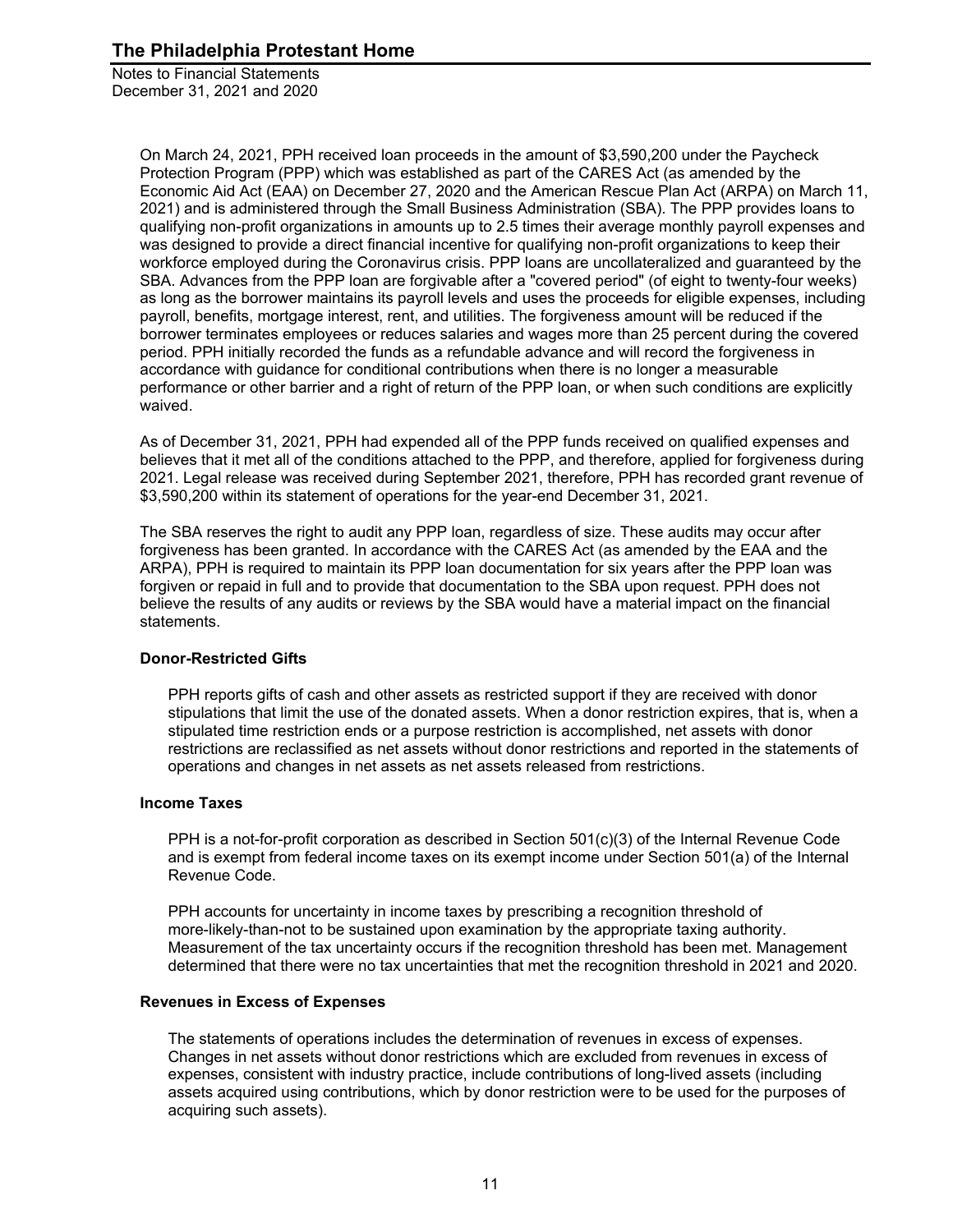#### **Use of Estimates**

The preparation of financial statements in conformity with accounting principles generally accepted in the United States of America requires management to make estimates and assumptions that affect the reported amounts of assets and liabilities and disclosure of contingent assets and liabilities at the date of the financial statements and the reported amounts of revenues and expenses during the reporting period. Actual results could differ from those estimates.

#### **Subsequent Events**

PPH evaluated subsequent events for recognition or disclosure through March 24, 2022, the date the financial statements were available to be issued.

#### **New Accounting Pronouncement**

During March 2020, the FASB issued Accounting Standards Update (ASU) No. 2020-04, *Facilitation of the Effects of Reference Rate Reform on Financial Reporting*. ASU No. 2020-04 provides optional expedients and exceptions for applying generally accepted accounting principles (GAAP) to contracts, hedging relationships, and other transactions that reference LIBOR or another reference rate expected to be discontinued because of reference rate reform, if certain criteria are met. Entities may elect the optional expedients and exceptions included in ASU No. 2020-04 as of March 12, 2020 and through December 31, 2022. PPH is currently assessing the effect that electing the optional expedients and exceptions included in ASU No. 2020-04 would have on its financial statements.

#### **2. Liquidity and Availability of Resources**

Financial assets available for general expenditure within one year of the balance sheet date, consist of the following at December 31:

|                                               | 2021       |   | 2020       |
|-----------------------------------------------|------------|---|------------|
| Cash and cash equivalents                     | 2,683,785  | S | 1.620.124  |
| Accounts receivable, residents, net           | 849,680    |   | 853,609    |
| Other receivables                             | 302.326    |   | 202,000    |
| Assets whose use is limited, board designated | 25,704,089 |   | 24,465,288 |
|                                               |            |   |            |
| Total                                         | 29.539.880 |   | 27,141,021 |

PPH has certain board-designated assets limited to use which are available for general expenditure within one year in the normal course of operations. Accordingly, these assets have been included in the qualitative information above.

As stated in Note 4, PPH designated a portion of its investments reserved to comply with the requirements of Section 9 of the *Commonwealth of Pennsylvania's Continuing Care Provider Registration and Disclosure Act* (Act 82). Although PPH does not intend to utilize the Act 82 reserves for general expenditures as part of its annual budget and approval process, amounts designated as Act 82 reserves could be made available as necessary. The Act 82 reserves are included with the assets whose use is limited in Note 4 and do not have third party restrictions or limitations on the withdrawal and subsequent liquidation of such funds.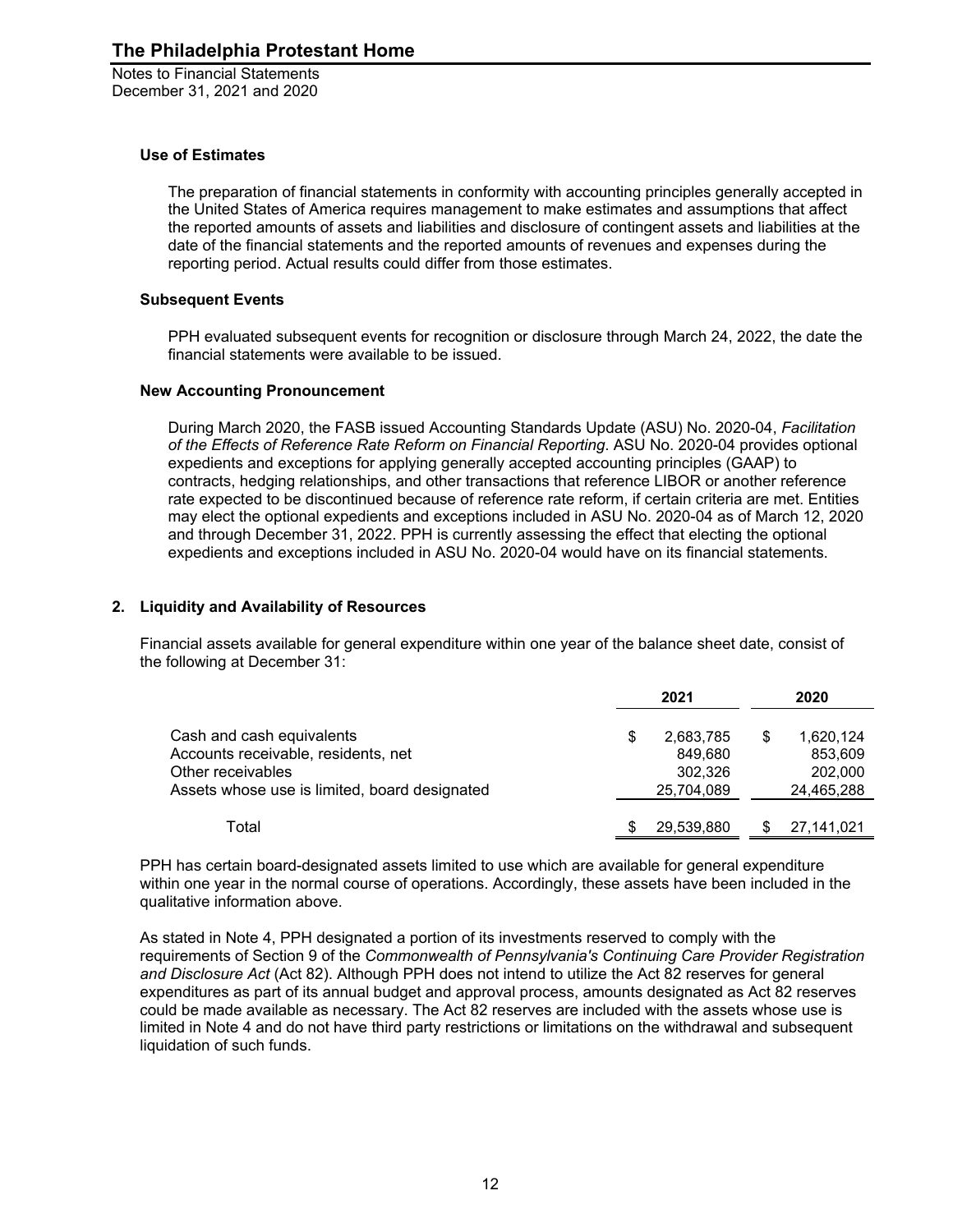#### **3. Net Resident Service Revenues**

Net resident service revenues are reported at the estimated net realizable amount to be received from residents, patients and others including Medicaid, Medicare and other third-party payors for services rendered. PPH has agreements with third-party payors that provide for payments to PPH at amounts different from its established rates. A summary of the principal payment arrangements with major third-party payors follows:

**Medical Assistance:** Nursing services provided to Medical Assistance program beneficiaries are paid at prospectively determined rates per day. These rates vary according to a resident classification system that is based on clinical, diagnostic and other factors and the reimbursement methodology is subject to various limitations and adjustments.

The Department of Human Services in the Commonwealth of Pennsylvania has implemented its mandatory Medical Assistance managed care program, Community HealthChoices (CHC), for skilled nursing facilities across the Commonwealth of Pennsylvania. Under CHC, each Medical Assistance program beneficiary is able to choose a managed care organization (MCO). CHC became effective for PPH on January 1, 2019. The rates paid to PPH by the MCO's are subject to a floor, which is equal to the average of each facility's prior four quarters Medical Assistance rates. The rate floors are expected to be in effect for 36 months.

**Medicare:** Nursing and ancillary services provided to Medicare Part A beneficiaries are paid at prospectively determined rates per day. These rates vary according to a resident-specific classification system that is based on clinical, diagnostic and other factors and the reimbursement methodology is subject to various limitations and adjustments.

PPH is reimbursed for therapy services provided to Medicare Part B beneficiaries at the lesser of a published fee schedule or actual charges.

As described above, the Medicare Part A rates are based on clinical, diagnostic and other factors. The determination of these rates is partially based on PPH's clinical assessment of its residents. PPH is required to clinically assess its residents at predetermined time periods throughout the year. The documented assessments are subject to review and adjustment by the Medicare program.

PPH has also entered into payment agreements with certain commercial insurance carriers and others. The basis for payment to PPH under these agreements includes prospectively determined rates per day or discounts from established charges.

PPH disaggregates revenue from contracts with customers by type of service and payor source as this depicts the nature, amount, timing and uncertainty of its revenue and cash flows as affected by economic factors.

|                                                          | <b>Skilled</b><br><b>Nursing</b> |    | Personal<br>Care | Independent<br>Living |    | <b>Other Resident</b><br><b>Services</b> | Total            |
|----------------------------------------------------------|----------------------------------|----|------------------|-----------------------|----|------------------------------------------|------------------|
| Self-pay                                                 | \$<br>5.186.068                  | \$ | 8.447.452        | \$<br>3.242.988       | \$ | 354.714                                  | \$<br>17,231,222 |
| Medicare A                                               | 883.145                          |    |                  |                       |    |                                          | 883,145          |
| Medical assistance                                       | 3.376.055                        |    |                  |                       |    |                                          | 3,376,055        |
| Commercial                                               | 1,416,826                        |    |                  |                       |    |                                          | 1,416,826        |
| Medicare B                                               | 779.283                          |    |                  |                       |    |                                          | 779,283          |
| Ancillary                                                | 334.200                          |    |                  |                       |    |                                          | 334.200          |
| Nursing home assessment<br>Amortization of nonrefundable | 462.035                          |    |                  |                       |    |                                          | 462.035          |
| advance fees                                             |                                  |    |                  | 1,537,307             |    |                                          | 1,537,307        |
| Total                                                    | 12,437,612                       | S  | 8,447,452        | 4,780,295             | S  | 354,714                                  | 26,020,073       |

Net resident service revenues consist of the following at December 31, 2021: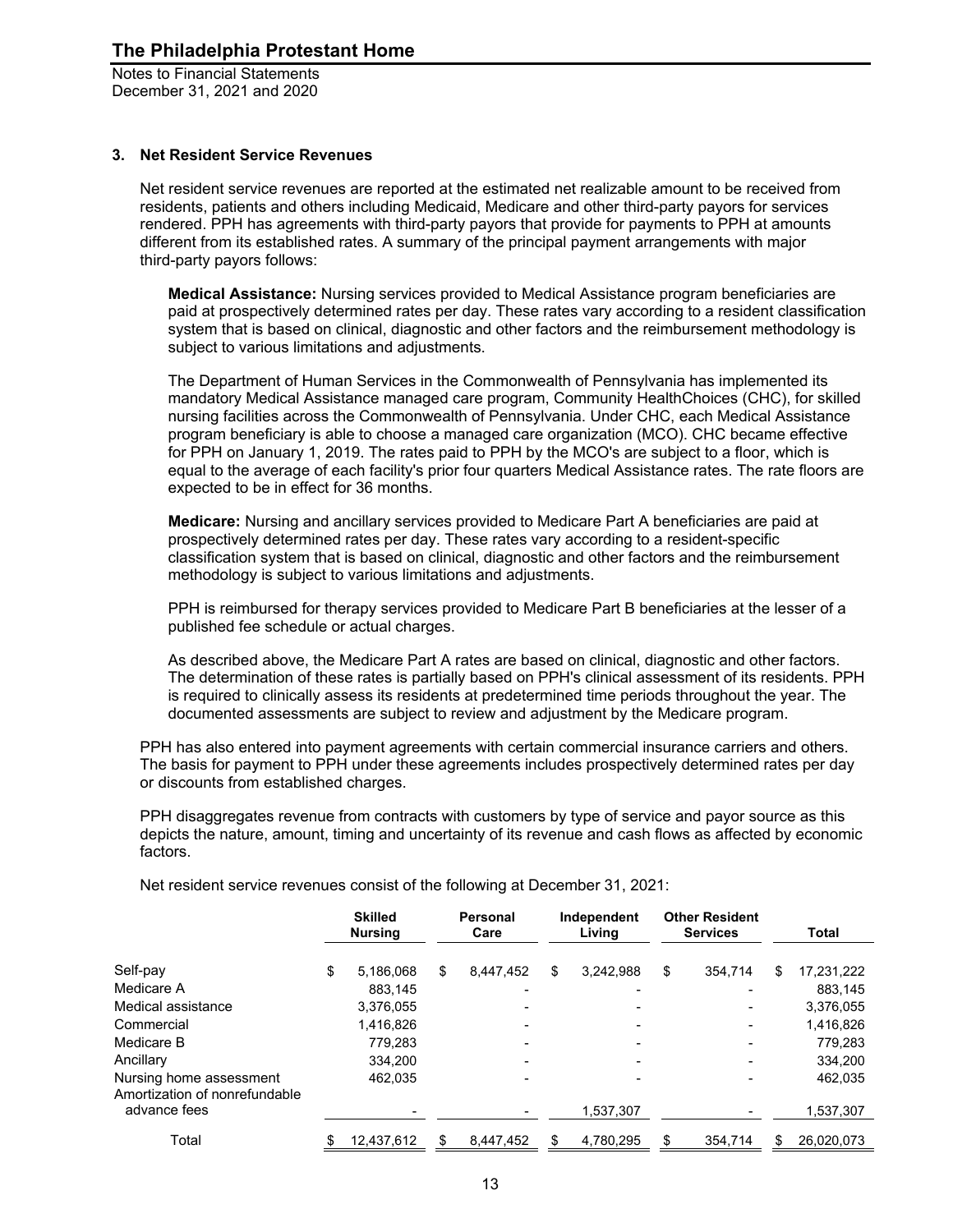Notes to Financial Statements December 31, 2021 and 2020

|                                                          | <b>Skilled</b><br><b>Nursing</b> | Personal<br>Care | Independent<br>Living | <b>Other Resident</b><br><b>Services</b> |     | Total      |
|----------------------------------------------------------|----------------------------------|------------------|-----------------------|------------------------------------------|-----|------------|
| Self-pay                                                 | \$<br>5,058,200                  | \$<br>9,186,765  | \$<br>3,162,255       | \$<br>336.791                            | \$  | 17,744,011 |
| Medicare A                                               | 988.234                          |                  |                       |                                          |     | 988,234    |
| Medical assistance                                       | 4.484.425                        |                  |                       |                                          |     | 4,484,425  |
| Commercial                                               | 1,233,442                        |                  |                       |                                          |     | 1,233,442  |
| Medicare B                                               | 859.643                          |                  |                       |                                          |     | 859.643    |
| Ancillary                                                | 315.810                          |                  |                       |                                          |     | 315,810    |
| Nursing home assessment<br>Amortization of nonrefundable | 521.096                          |                  |                       |                                          |     | 521.096    |
| advance fees                                             |                                  |                  | 1,529,407             |                                          |     | 1,529,407  |
| Total                                                    | 13,460,850                       | \$<br>9,186,765  | 4,691,662             | \$<br>336,791                            | \$. | 27,676,068 |

Net resident service revenues consist of the following at December 31, 2020:

#### **4. Assets Whose Use is Limited**

The composition of assets whose use is limited is set forth in the following table:

|                                                                      | 2021             | 2020             |
|----------------------------------------------------------------------|------------------|------------------|
| Cash and cash equivalents                                            | \$<br>1,857,488  | \$<br>2,673,443  |
| Certificates of deposit                                              | 696,079          | 698,940          |
| Mutual funds:                                                        |                  |                  |
| Equity:                                                              |                  |                  |
| Large blend                                                          | 7,734,986        | 6,601,075        |
| Large growth                                                         | 2,563,167        | 2,453,608        |
| Small blend                                                          | 1,618,085        | 1,125,792        |
| Medium blend                                                         | 1,193,905        | 1,435,456        |
| Large value                                                          | 7,448,327        | 7,263,557        |
| Fixed income:                                                        |                  |                  |
| Intermediate term                                                    | 1,406,185        | 1,530,419        |
| Short-term                                                           | 2,384,837        | 2,095,910        |
| Inflation-protected                                                  | 599,539          | 623,847          |
| International                                                        | 537,751          | 608,105          |
| Total                                                                | \$<br>28,040,349 | \$<br>27,110,152 |
| Investment return is comprised of the following:                     |                  |                  |
|                                                                      | 2021             | 2020             |
| Investment income:                                                   |                  |                  |
| Interest and dividend income                                         | \$<br>835,854    | \$<br>512,502    |
|                                                                      | 1,006,358        | 675,115          |
| Net realized gain on sales of securities<br>Investment advisory fees | (97, 593)        | (88, 737)        |
|                                                                      |                  |                  |
| Total                                                                | \$<br>1,744,619  | \$<br>1,098,880  |
| Other incomes:                                                       |                  |                  |
| Change in net unrealized gains and losses on investments             | \$<br>1,437,163  | \$<br>916,298    |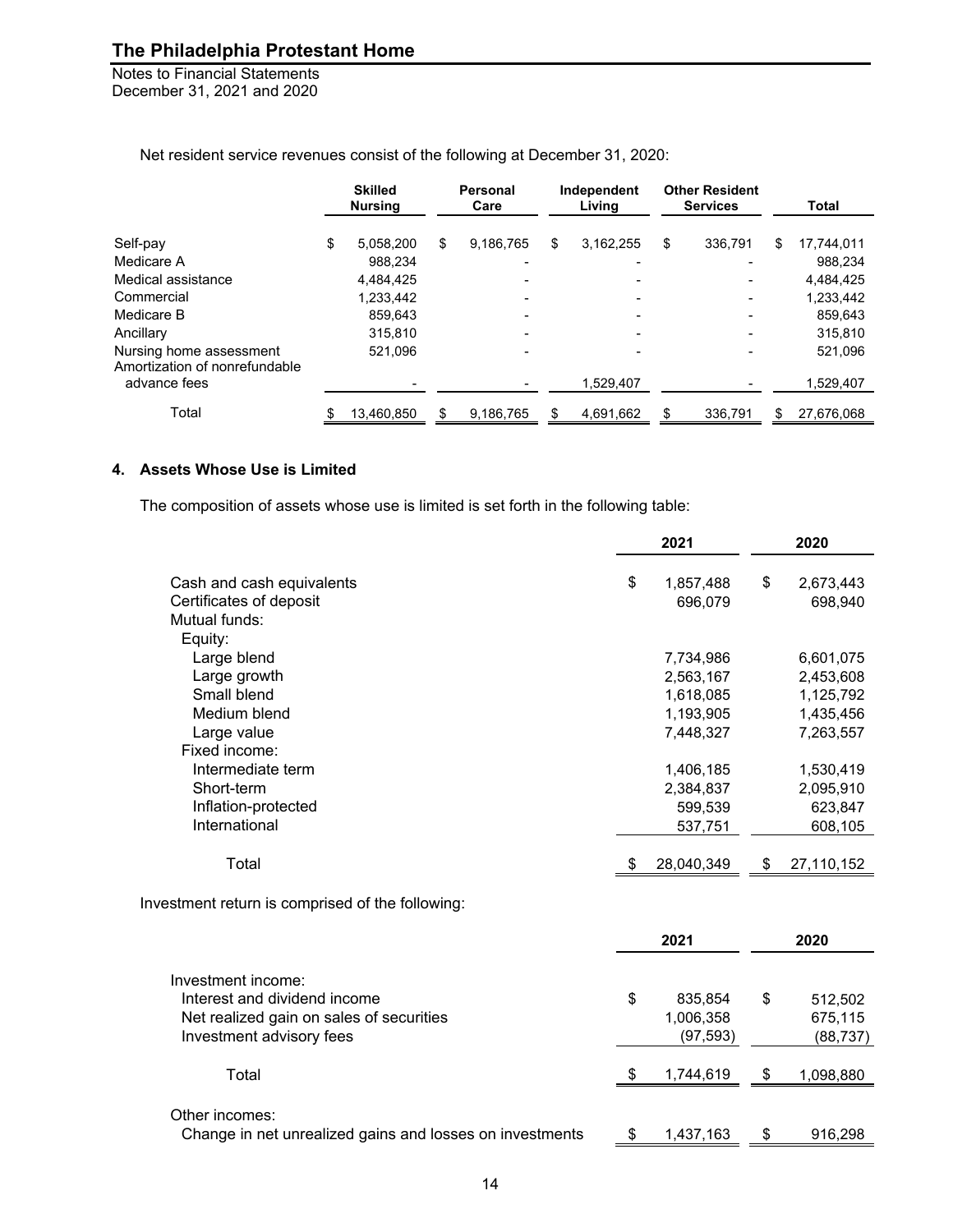Notes to Financial Statements December 31, 2021 and 2020

> In compliance with Act 82, the board of directors designated a portion of board-designated assets reserved to meet the requirements of Act 82. The designated amount was approximately \$535,000 at December 31, 2021 and was calculated as follows:

| Budgeted operating expenses for the year ending<br>December 31, 2022 for the independent living units<br>Less budgeted depreciation and amortization expense | \$ | 5,096,002          |
|--------------------------------------------------------------------------------------------------------------------------------------------------------------|----|--------------------|
| for the independent living units                                                                                                                             |    | (727,000)          |
| Expenses subject to minimum liquid reserve<br>requirement                                                                                                    |    | 4,369,002          |
| Statutory requirement                                                                                                                                        |    | 10%                |
| Statutory minimum liquid reserve requirement                                                                                                                 |    | 437,000 (a)        |
| Estimated debt service requirements for the year ending<br>December 31, 2022 related to the independent living units<br>2015 Bonds:                          |    |                    |
| Principal<br>Interest                                                                                                                                        | \$ | 423,000<br>112,000 |
| Statutory minimum liquid reserve requirement                                                                                                                 |    | (b)<br>535,000     |
| Greater of (a) or (b) above                                                                                                                                  | S  | 535,000            |

#### **5. Property and Equipment, Net**

Property and equipment, net is as follows:

|                                                                                                                                            | 2021                                                                          | 2020                                                                          |
|--------------------------------------------------------------------------------------------------------------------------------------------|-------------------------------------------------------------------------------|-------------------------------------------------------------------------------|
| Land<br>Land improvements<br>Buildings and building improvements<br>Fixed equipment<br>Furniture and equipment<br>Construction in progress | \$<br>408.538<br>3,544,425<br>62,197,474<br>4,003,686<br>8,247,916<br>253,019 | \$<br>408,538<br>3,465,930<br>60.184.864<br>2,829,796<br>7,303,537<br>241,255 |
| Total<br>Less accumulated depreciation                                                                                                     | 78,655,058<br>50.962.850                                                      | 74.433.920<br>48.306.177                                                      |
| Property and equipment, net                                                                                                                | 27.692.208                                                                    | 26,127,743                                                                    |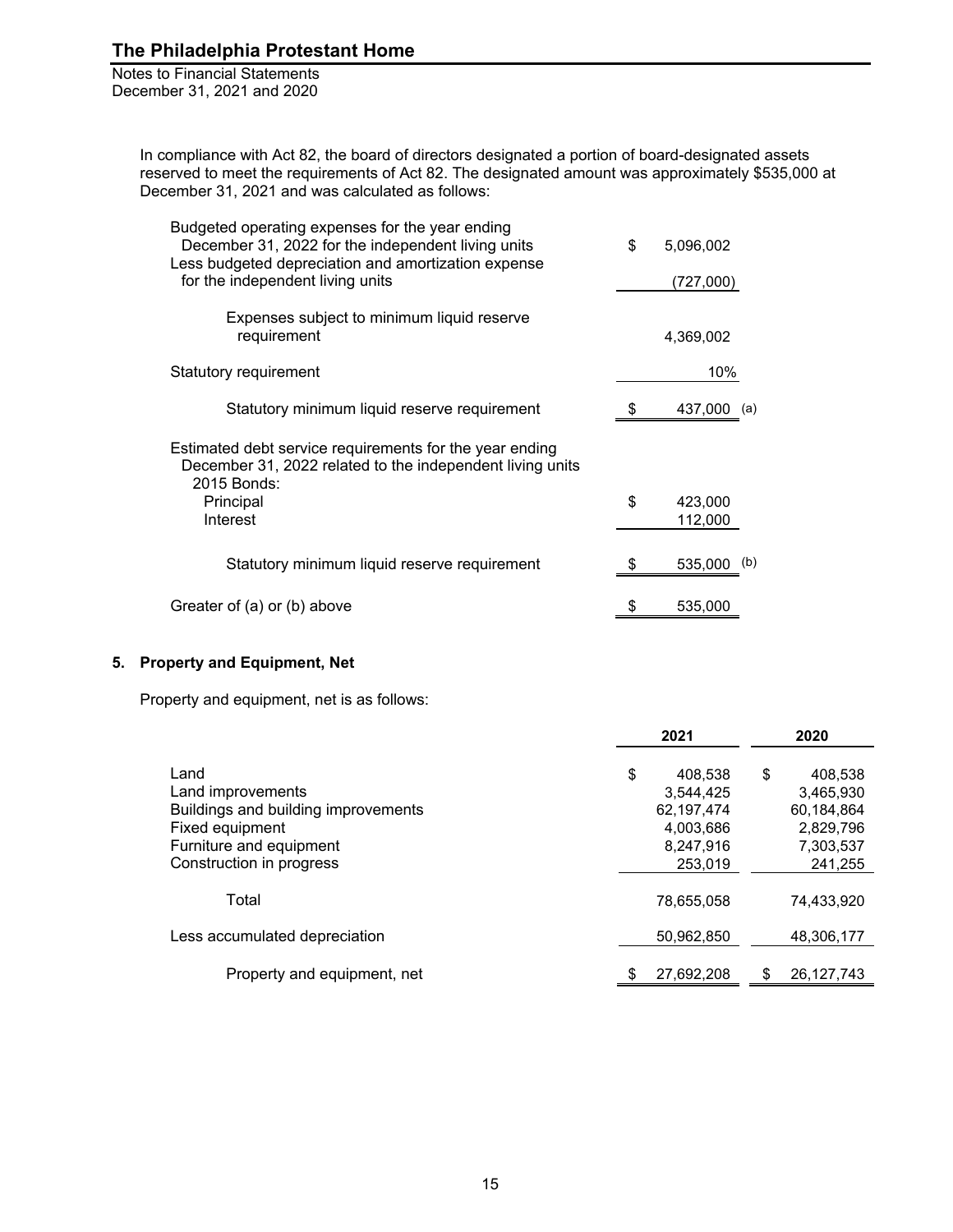Notes to Financial Statements December 31, 2021 and 2020

#### **6. Long-Term Debt**

#### **Bonds**

During December 2015, the Philadelphia Authority for Industrial Development (PAID) issued, on behalf of PPH, Revenue Bond Series 2015 (the 2015 Bonds) in the amount of \$23,000,000. The proceeds were used to refund the Series 2008 bonds, finance a payment due in connection with termination of an interest rate swap related to the Series 2008 Bonds, finance capital expenditures and pay a portion of the financing costs related to the issuance. The 2015 Bonds bear interest at a variable rate determined monthly based on changes to the LIBOR rate, as defined (1.04 percent at December 31, 2021). Principal matures in varying amounts through 2027. Pursuant to the 2015 bonds PPH granted the Bank of New York Mellon Trust Company, N.A., as trustee for the bondholders, a security interest in its gross receipts as well as first mortgage lien on substantially all real property.

During August 2020, PAID issued, on behalf of PPH, Revenue Bond Series 2020 (the 2020 Bonds) in the amount of \$6,500,000. PPH drew down \$2,220,800 and \$1,512,435 in 2021 and 2020, respectively. The proceeds are to be used to finance renovations and miscellaneous capital expenditures and pay a portion of the financing costs related to the issuance. The 2020 Bonds bears interest at a variable rate determined monthly based on changes to the LIBOR rate, as defined (2.64 percent at December 31, 2021). Principal matures in varying amounts through 2028. The 2020 Bonds are secured by a security interest in PPH's gross receipts as well as a first mortgage lien on substantially all real property, on a parity with the 2015 Bonds.

#### **Line of Credit**

During 2020, PPH obtained a \$1,500,000 line of credit. Interest accrues on the line of credit at daily LIBOR plus 2.25 percent. The effective interest rate was 2.32 percent as of December 31, 2021. There was no outstanding balance as of December 31, 2021 and 2020. The lender has a security interest in the investments of PPH. The principal balance on the line of credit is payable in full at the maturity date, which is June 3, 2022.

#### **Interest Rate Swaps**

PPH has entered into two interest rate swap agreements (the Agreements).

In January 2016, PPH entered into a ten-year interest rate swap agreement (the Swap #1) related to the 2015 Bonds. Swap #1 requires PPH to pay a fixed rate of 1.52 percent while receiving a variable interest rate based upon 70 percent of the one-month LIBOR. Payments due on Swap #1 are secured by a note payable up to \$1,600,000.

In August 2020, PPH entered into a ten-year interest rate swap agreement (Swap #2) related to the 2020 Bonds. Swap #2 goes into effect in October 2022 and requires PPH to pay a fixed rate of 3.47 percent while receiving a variable interest rate based upon 82.6 percent of the daily LIBOR. Payments due on Swap #2 are secured by a note payable up to \$200,000.

The payments to and from the counterparty to the Agreements are classified as a component of interest expense in the statements of operations. As a result of the Agreements, interest expense was increased by approximately \$202,000 and \$108,000 in 2021 and 2020, respectively.

The fair value of the Agreements are the estimated amount PPH would pay or be paid to terminate the Agreement. PPH estimates that it would have paid \$312,563 for Swap #1 and be paid \$143,194 for Swap #2 at December 31, 2021. PPH estimates it would have paid \$741,396 for both swaps at December 31, 2020. The changes in the fair value of the above Agreements are included in revenues in excess of expenses since the Agreements were not designated as a hedging instrument. The changes in fair value are classified as change in fair value of derivative financial instruments in the statements of operations and was \$572,817 and (\$476,222) in 2021 and 2020, respectively.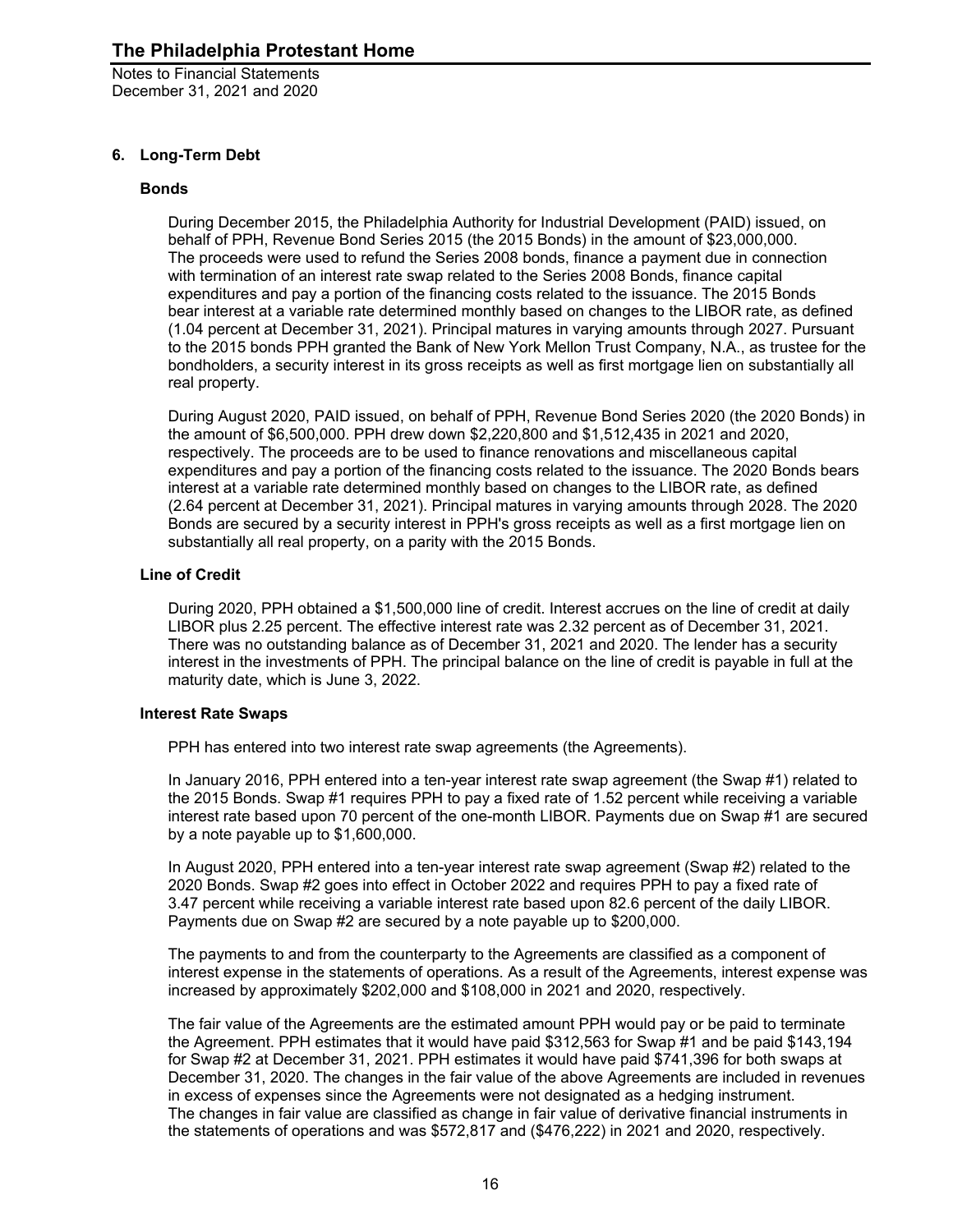Notes to Financial Statements December 31, 2021 and 2020

#### **Long-Term Debt Summary**

Long-term debt is as follows:

|                                                                 | 2021                          | 2020                          |
|-----------------------------------------------------------------|-------------------------------|-------------------------------|
| 2015 Bonds<br>2020 Bonds                                        | \$<br>12,845,000<br>3,733,235 | \$<br>14,800,000<br>1,512,435 |
|                                                                 | 16,578,235                    | 16,312,435                    |
| Less current maturities<br>Less unamortized debt issuance costs | 2,005,000<br>333,432          | 1,955,000<br>381,928          |
| Long-term debt                                                  | \$<br>14,239,803              | \$<br>13,975,507              |
| Scheduled principal repayments are as follows:                  |                               |                               |
| Years ending December 31:                                       |                               |                               |
| 2022                                                            | \$<br>2,005,000               |                               |
| 2023                                                            | 2,060,000                     |                               |
| 2024                                                            | 2,110,000                     |                               |
| 2025<br>2026                                                    | 2,570,000                     |                               |
| Thereafter                                                      | 3,475,000<br>4,358,235        |                               |
|                                                                 |                               |                               |
| Total                                                           | 16,578,235                    |                               |
|                                                                 |                               |                               |

#### **7. Accrued Expenses**

Accrued expenses are as follows at December 31:

|                                                                      |  | 2021                           |  | 2020                           |  |  |
|----------------------------------------------------------------------|--|--------------------------------|--|--------------------------------|--|--|
| Salaries and wages and related payroll taxes<br>Vacation<br>Interest |  | 1,102,368<br>183,623<br>21,879 |  | 1,007,612<br>227,314<br>18,490 |  |  |
| Total                                                                |  | 1,307,870                      |  | 1,253,416                      |  |  |

#### **8. 401(k) Plan**

PPH established a qualified 401(k) Plan effective January 1, 2005. Eligible employees may defer a portion of their salaries. Matching and nonmatching contributions by PPH for eligible employees are at the discretion of the board of directors. Employer contributions to the plan were \$442,751 for 2021, of which the nonmatching portion of \$289,330 was funded in 2022 and the matching portion of \$153,421 was funded in 2021. Employer contributions to the plan were \$460,714 for 2020, of which the nonmatching portion of \$309,952 was funded in 2021 and the matching portion of \$150,762 was funded in 2020.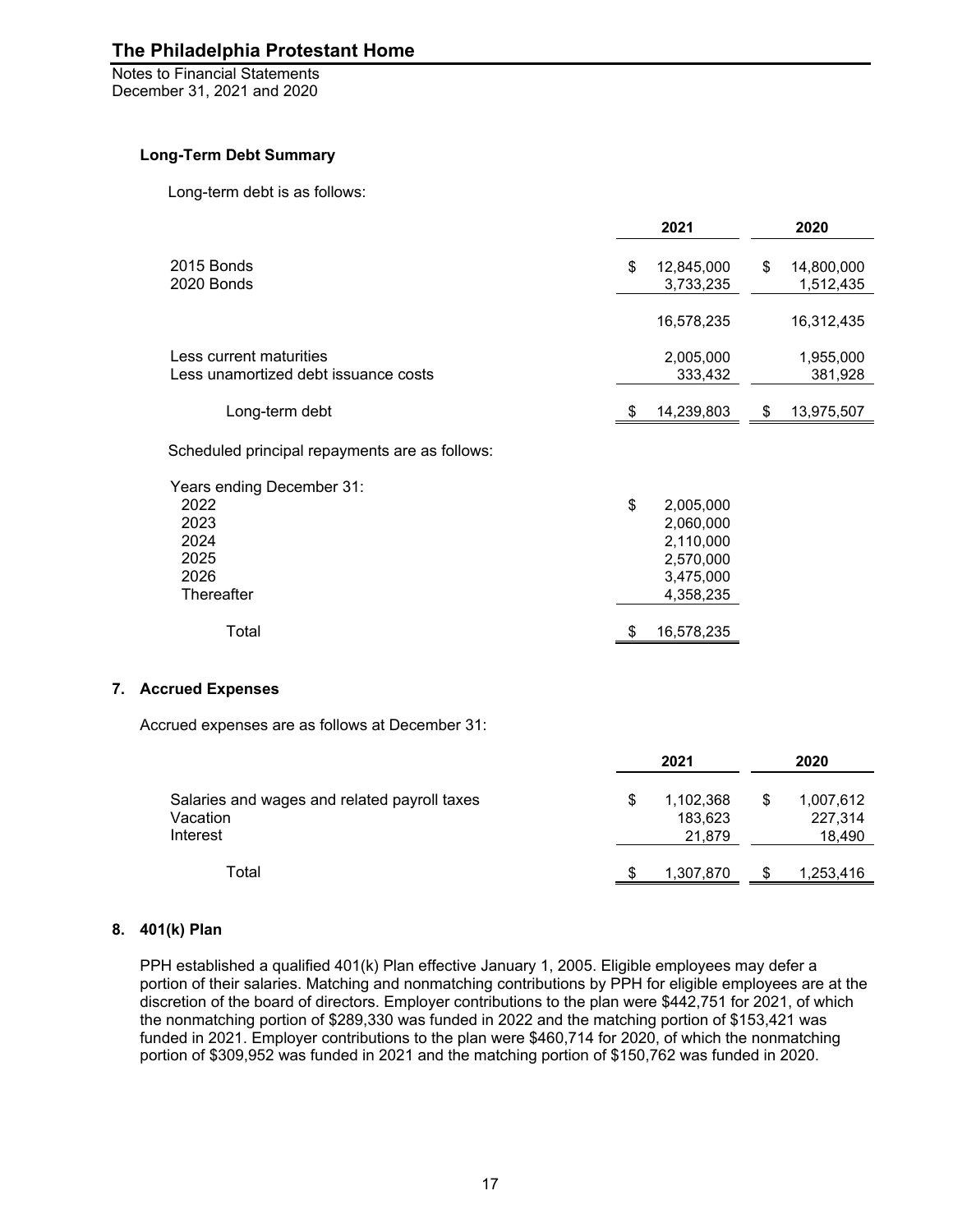#### **9. Self-Insurance**

#### **Medical Malpractice and General Liability Claims Coverage**

PPH is subject to asserted and unasserted medical malpractice and general liability claims encountered in the ordinary course of business. For medical malpractice claims, PPH is approved by the Commonwealth of Pennsylvania Insurance Department to self-insure this exposure. Under the arrangement, PPH maintains a trust fund to provide a source of funds and reserves for the payment of medical malpractice claims. PPH also self-insures its exposure for general liability claims. Other liabilities on the balance sheets include \$96,029 and \$439,000 at December 31, 2021 and 2020, respectively, for estimated medical malpractice losses. The trust fund balance, at fair value, is \$724,076 and \$693,891 at December 31, 2021 and 2020, respectively.

PPH established the estimated liabilities for known medical malpractice matters after consulting with legal counsel. The outcome of these matters cannot be predicted with certainty; however, any potential future losses related to these matters could have a material adverse effect on PPH's future financial position and results of operations.

PPH does not believe additional incidents have occurred or will be asserted for medical malpractice and general liability claims that will have a material adverse effect on the financial statements.

#### **Workers' Compensation Insurance**

PPH is approved to self-insure its workers' compensation liability under the Workers' Compensation Act as allowed by the Bureau of Workers' Compensation of the Commonwealth of Pennsylvania. Under the arrangement, PPH maintains a trust fund to provide a source of funds and reserves for the payment of workers' compensation benefits. The trust fund balance, at fair value, is \$696,080 and \$698,941 at December 31, 2021 and 2020, respectively. Other liabilities on the balance sheets include \$265,000 and \$311,402 at December 31, 2021 and 2020, respectively, for estimated workers' compensation claims. The estimated liabilities for workers' compensation claims were arrived at using information provided by the outside third party administrator for the plan.

#### **Employee Health Insurance**

PPH participates in a self-insured program for health insurance. PPH holds a stop-loss policy that limits the maximum liability for benefits payable under such claims. Other liabilities on the balance sheets include \$225,388 and \$226,638 as of December 31, 2021 and 2020, respectively, for reserves for unpaid claims related to the health plan. Assets whose use is limited related to the health plan were \$219,620 and \$596,067 as of December 31, 2021 and 2020, respectively. PPH does not anticipate any significant change in loss trends, settlements or other costs that would cause a significant change in net assets.

#### **10. Concentrations of Credit Risk**

PPH grants credit without collateral to its residents, some of whom are insured under third-party payor arrangements, primarily with Medical Assistance, Medicare and various commercial insurance companies.

PPH maintains cash accounts, which, at times, may exceed federally insured limits. PPH has not experienced any losses from maintaining cash accounts in excess of federally insured limits. Management believes PPH is not subject to any significant credit risk on its cash accounts.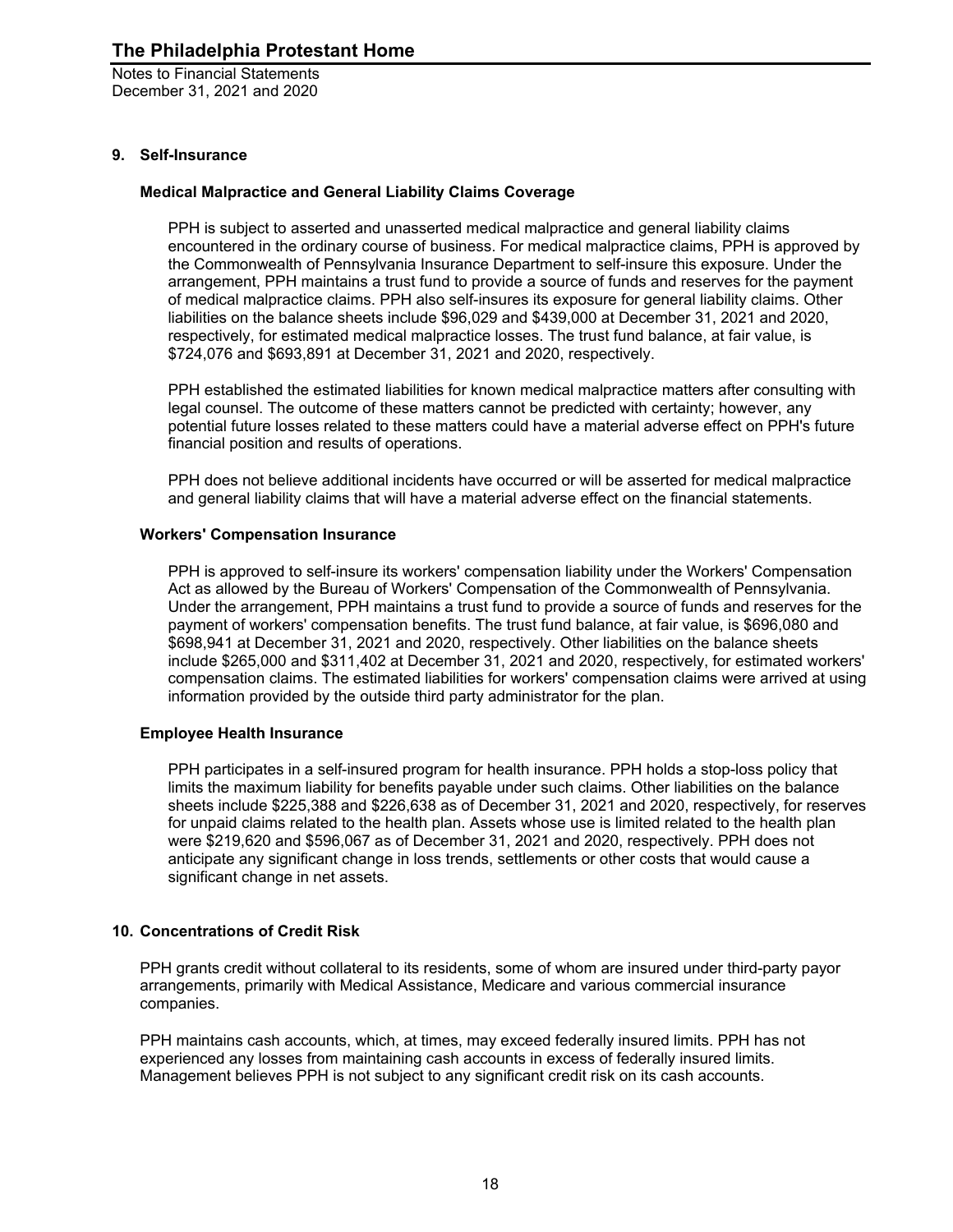#### **11. Concentration of Labor Subject to Collective Bargaining Agreement**

PPH has a contract with United Steel, Paper and Forestry, Rubber, Manufacturing, Energy, Allied Industrial and Service Workers International Union, AFL-CIO, CLC (the Union Contract) as of December 31, 2021. Approximately 30 percent of PPH's employees are covered by this contract. The Union Contract expires on June 30, 2024.

#### **12. Contingencies**

#### **Senior Living Services Industry**

The senior living services industry is subject to numerous laws, regulations and administrative directives of federal, state and local governments and agencies. Compliance with these laws, regulations and administrative directives is subject to future government review and interpretation as well as regulatory actions unknown or unasserted at this time. Government activity continues to increase with respect to investigations and allegations concerning possible violations by healthcare providers of fraud and abuse statutes and regulations, which could result in the imposition of significant fines and penalties as well as significant repayments for resident services previously billed. Management is not aware of any material incidents of noncompliance; however, the possible future financial effects of this matter on PPH, if any, are not determinable.

#### **COVID-19**

In March of 2020, the World Health Organization declared Coronavirus (COVID-19) a pandemic. The spread of COVID-19 around the world has caused significant volatility in U.S. and international markets, supply chains, businesses and communities. The extent to which COVID-19 may impact PPH's future operations or financial performance is dependent on the breadth and duration of the pandemic and could be affected by other factors PPH is not currently able to predict. These impacts may include, but are not limited to costs for emergency preparedness, disease control and containment, potential shortages of personnel, supply chain disruption, or declines in revenue related to decreases in occupancy.

#### **13. Functional Expenses**

PPH provides housing, healthcare and other related services to residents within its geographic location. The financial statements report certain expense categories that are attributable to more than one resident service or support function. Therefore, these expenses require an allocation on a reasonable basis that is consistently applied. Costs not directly attributable to a function, including depreciation and amortization, interest and other costs, are allocated to a function based on a prorated basis of total expenses. Expenses relating to providing these services are approximately as follows:

|                                        | 2021 |                                    |    |                                      |    |                    |    |              |  |
|----------------------------------------|------|------------------------------------|----|--------------------------------------|----|--------------------|----|--------------|--|
|                                        |      | <b>Resident</b><br><b>Services</b> |    | General and<br><b>Administrative</b> |    | <b>Fundraising</b> |    | <b>Total</b> |  |
| Salaries and wages                     | \$   | 13,904,681                         | \$ | 2,012,063                            | \$ | 88,660             | \$ | 16,005,404   |  |
| Payroll taxes and<br>employee benefits |      | 3,406,812                          |    | 1,132,238                            |    | 26,566             |    | 4,565,616    |  |
| Depreciation                           |      | 2,784,146                          |    | 577,201                              |    | 33,953             |    | 3,395,300    |  |
| Interest                               |      | 373,681                            |    | 77.470                               |    | 4.557              |    | 455,708      |  |
| Supplies and other expense             |      | 4,193,285                          |    | 422,569                              |    | 23,509             |    | 4,639,363    |  |
| Contracted services                    |      | 1,588,594                          |    | 744,891                              |    | 22,841             |    | 2,356,326    |  |
|                                        | \$   | 26,251,199                         | \$ | 4,966,432                            | \$ | 200.086            | S  | 31,417,717   |  |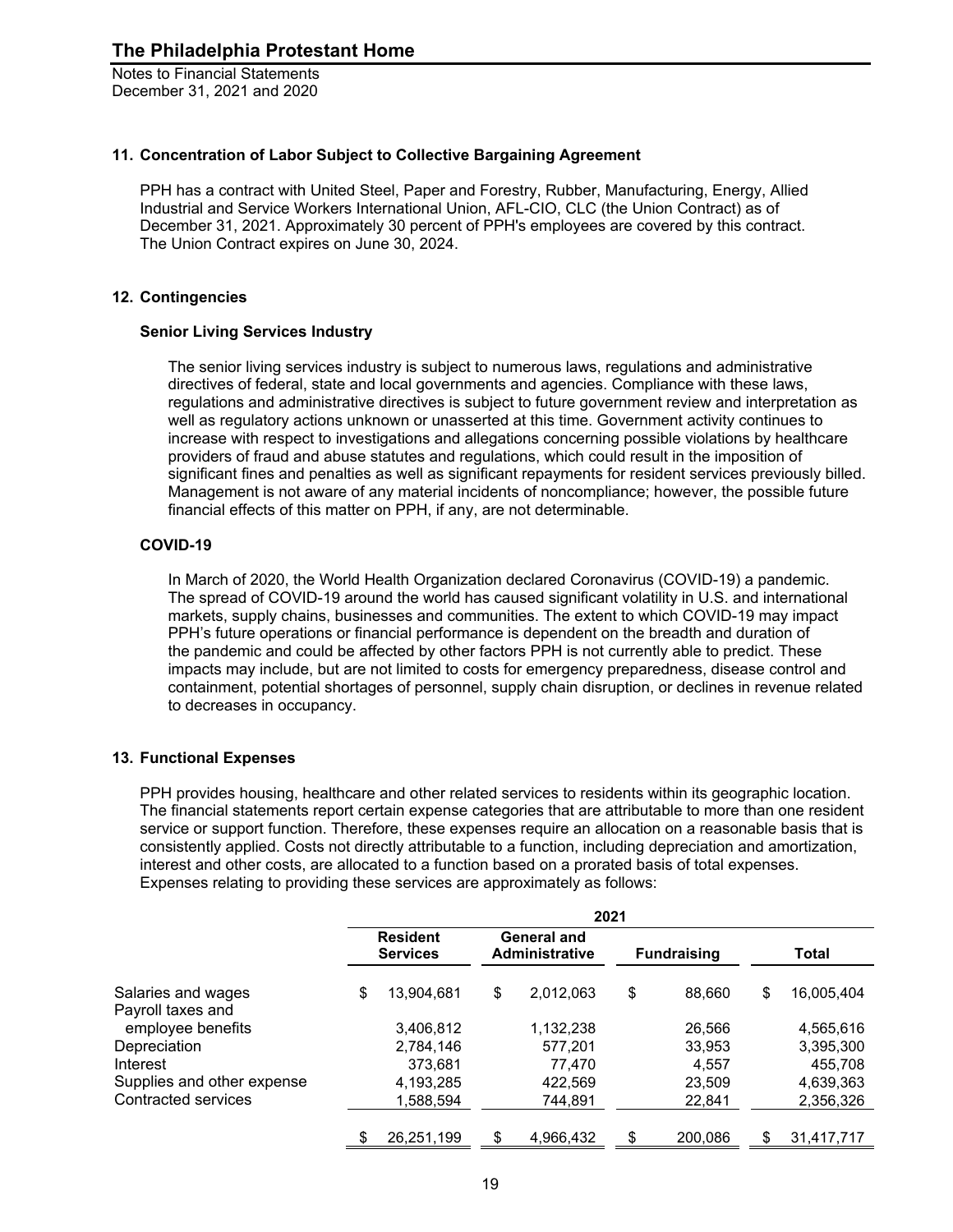Notes to Financial Statements December 31, 2021 and 2020

|                            | 2020                               |            |                                      |           |                    |         |       |            |
|----------------------------|------------------------------------|------------|--------------------------------------|-----------|--------------------|---------|-------|------------|
|                            | <b>Resident</b><br><b>Services</b> |            | General and<br><b>Administrative</b> |           | <b>Fundraising</b> |         | Total |            |
| Salaries and wages         | \$                                 | 14,249,224 | \$                                   | 2,228,252 | \$                 | 78.924  | \$    | 16,556,400 |
| Payroll taxes and          |                                    |            |                                      |           |                    |         |       |            |
| employee benefits          |                                    | 2,839,781  |                                      | 1,325,730 |                    | 25,776  |       | 4,191,287  |
| Depreciation               |                                    | 2,658,118  |                                      | 551,073   |                    | 32.416  |       | 3,241,607  |
| Interest                   |                                    | 364,965    |                                      | 75,663    |                    | 4,451   |       | 445.079    |
| Supplies and other expense |                                    | 3,924,566  |                                      | 646,624   |                    | 17,551  |       | 4,588,741  |
| Contracted services        |                                    | 1,907,871  |                                      | 633,654   |                    | 15,183  |       | 2,556,708  |
|                            | \$                                 | 25,944,525 | S                                    | 5,460,996 | \$                 | 174,301 | \$    | 31,579,822 |

#### **14. Fair Value Measurements and Financial Instruments**

#### **Fair Value Measurements**

PPH measures its assets whose use is limited and derivative financial instrument at fair value on a recurring basis in accordance with accounting principles generally accepted in the United States of America.

Fair value is defined as the price that would be received to sell an asset or the price that would be paid to transfer a liability in an orderly transaction between market participants at the measurement date. The framework that the authoritative guidance establishes for measuring fair value includes a hierarchy used to classify the inputs used in measuring fair value. The hierarchy prioritizes the inputs used in determining valuations into three levels. The level in the fair value hierarchy within which the fair value measurement falls is determined based on the lowest level input that is significant to the fair value measurement.

The levels of the fair value hierarchy are as follows:

Level 1 - Unadjusted quoted prices in active markets that are accessible to PPH for identical instruments.

Level 2 - Significant inputs, other than Level 1 inputs that are observable either directly or indirectly for substantially the full term of the instruments through corroboration with observable market data.

Level 3 - Significant unobservable inputs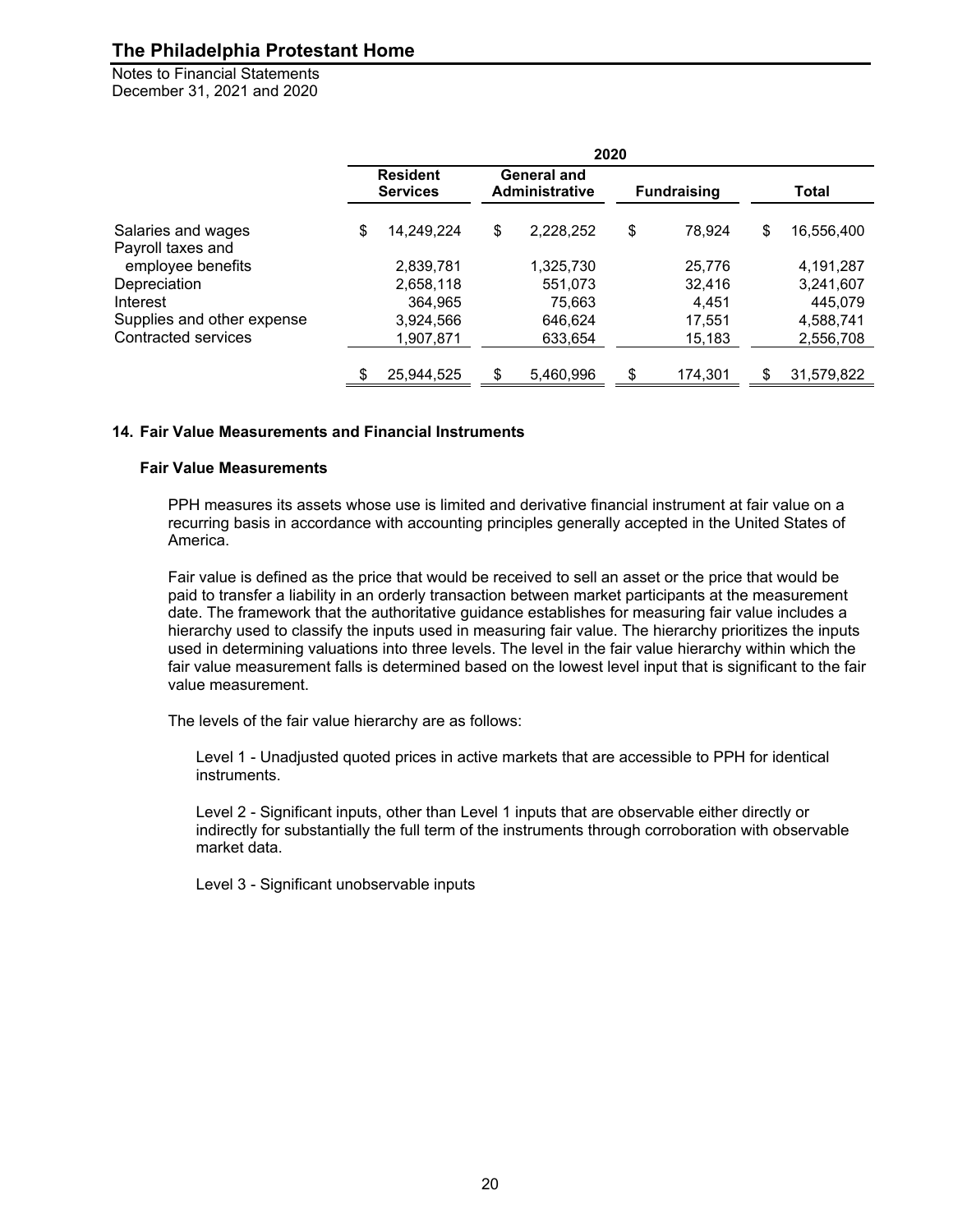Notes to Financial Statements December 31, 2021 and 2020

> The fair value of PPH's assets whose use is limited, annuities receivable, and derivative financial instrument was measured using the following inputs at December 31, 2021 and 2020:

|                                                                            | 2021 |              |    |            |    |                    |    |         |
|----------------------------------------------------------------------------|------|--------------|----|------------|----|--------------------|----|---------|
|                                                                            |      | <b>Total</b> |    | Level 1    |    | Level <sub>2</sub> |    | Level 3 |
| Assets whose use is limited:                                               |      |              |    |            |    |                    |    |         |
| Certificates of deposit<br>Mutual funds:<br>Equity:                        | \$   | 696,079      | \$ |            | \$ | 696,079            | \$ |         |
| Large blend                                                                |      | 7,734,986    |    | 7,734,986  |    |                    |    |         |
| Large growth                                                               |      | 2,563,167    |    | 2,563,167  |    |                    |    |         |
| Small blend                                                                |      | 1,618,085    |    | 1,618,085  |    |                    |    |         |
| Medium blend                                                               |      | 1,193,905    |    | 1,193,905  |    |                    |    |         |
| Large value<br>Fixed income:                                               |      | 7,448,327    |    | 7,448,327  |    |                    |    |         |
| Intermediate term                                                          |      | 1,406,185    |    | 1,406,185  |    |                    |    |         |
| Short-term                                                                 |      | 2,384,837    |    | 2,384,837  |    |                    |    |         |
| Inflation-protected                                                        |      | 599,539      |    | 599,539    |    |                    |    |         |
| International                                                              |      | 537,751      |    | 537,751    |    |                    |    |         |
| Total                                                                      |      | 26,182,861   | \$ | 25,486,782 | \$ | 696,079            | \$ |         |
| Derivative financial instruments                                           | \$   | 143,984      | \$ |            | \$ | 143,984            | \$ |         |
| Liabilities:<br>Derivative financial                                       |      |              |    |            |    |                    |    |         |
| instruments                                                                | \$   | 312,563      | \$ |            | \$ | 312,563            | \$ |         |
| Reconciliation of assets whose<br>use is limited to the balance<br>sheet:  |      |              |    |            |    |                    |    |         |
| Assets whose use is limited:<br>Cash equivalents<br>Assets measured in the | \$   | 1,857,488    |    |            |    |                    |    |         |
| fair value hierarchy                                                       |      | 26, 182, 861 |    |            |    |                    |    |         |
| Total assets whose use<br>is limited                                       | \$   | 28,040,349   |    |            |    |                    |    |         |
|                                                                            |      |              |    |            |    |                    |    |         |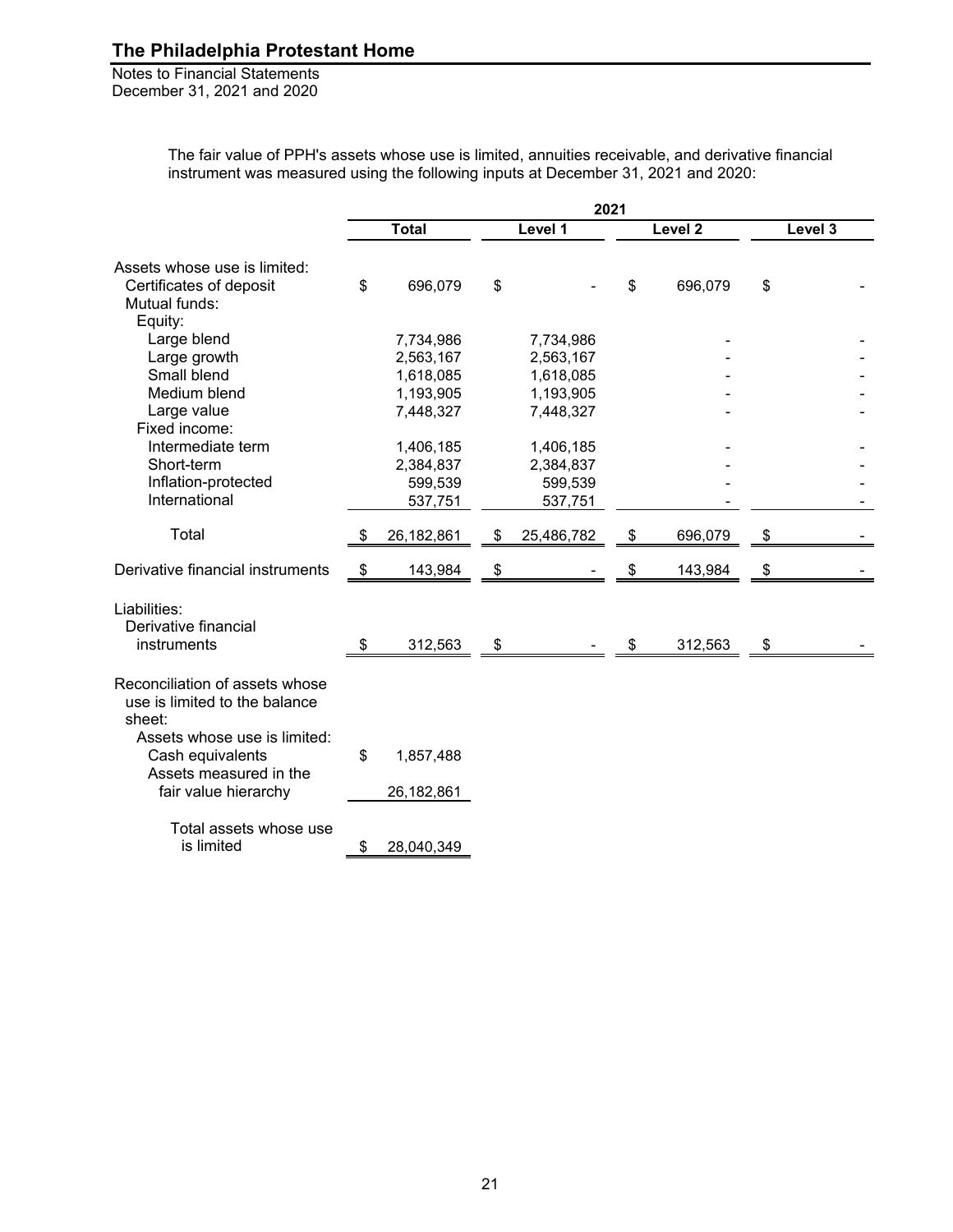Notes to Financial Statements December 31, 2021 and 2020

|                                                                           | 2020 |              |    |            |    |                    |    |         |  |
|---------------------------------------------------------------------------|------|--------------|----|------------|----|--------------------|----|---------|--|
|                                                                           |      | <b>Total</b> |    | Level 1    |    | Level <sub>2</sub> |    | Level 3 |  |
| Assets whose use is limited:                                              |      |              |    |            |    |                    |    |         |  |
| Certificates of deposit                                                   | \$   | 698,940      | \$ |            | \$ | 698,940            | \$ |         |  |
| Mutual funds:                                                             |      |              |    |            |    |                    |    |         |  |
| Equity:                                                                   |      |              |    |            |    |                    |    |         |  |
| Large blend                                                               |      | 6,601,075    |    | 6,601,075  |    |                    |    |         |  |
| Large growth                                                              |      | 2,453,608    |    | 2,453,608  |    |                    |    |         |  |
| Small blend                                                               |      | 1,125,792    |    | 1,125,792  |    |                    |    |         |  |
| Medium blend                                                              |      | 1,435,456    |    | 1,435,456  |    |                    |    |         |  |
| Large value                                                               |      | 7,263,557    |    | 7,263,557  |    |                    |    |         |  |
| Fixed income:                                                             |      |              |    |            |    |                    |    |         |  |
| Intermediate term                                                         |      | 1,530,419    |    | 1,530,419  |    |                    |    |         |  |
| Short-term                                                                |      | 2,095,910    |    | 2,095,910  |    |                    |    |         |  |
| Inflation-protected                                                       |      | 623,847      |    | 623,847    |    |                    |    |         |  |
| International                                                             |      | 608,105      |    | 608,105    |    |                    |    |         |  |
| Total                                                                     |      | 24,436,709   | \$ | 23,737,769 | \$ | 698,940            | \$ |         |  |
| Liabilities:                                                              |      |              |    |            |    |                    |    |         |  |
| Derivative financial instrument                                           | \$   | 741,396      | \$ |            | \$ | 741,396            | \$ |         |  |
| Reconciliation of assets whose<br>use is limited to the balance<br>sheet: |      |              |    |            |    |                    |    |         |  |
| Assets whose use is limited:                                              |      |              |    |            |    |                    |    |         |  |
| Cash equivalents                                                          | \$   | 2,673,443    |    |            |    |                    |    |         |  |
| Assets measured in the<br>fair value hierarchy                            |      | 24,436,709   |    |            |    |                    |    |         |  |
|                                                                           |      |              |    |            |    |                    |    |         |  |
| Total assets whose use<br>is limited                                      | \$   | 27,110,152   |    |            |    |                    |    |         |  |

#### **Financial Instruments**

Assets whose use is limited are valued at fair value based on quoted market prices in active markets for mutual funds and estimated using similarly quoted prices for certificates of deposit.

PPH measures its derivative financial instrument at fair value using information from the counterparty to the agreements. The fair value takes into consideration the prevailing interest rate environment and the specific terms and conditions of the derivative financial instrument. The method used to determine the fair value calculates the estimated future payments required by the derivative financial instrument and discounts these payments using an appropriate discount rate. The value represents the estimated exit price PPH would pay or be paid to terminate the agreement.